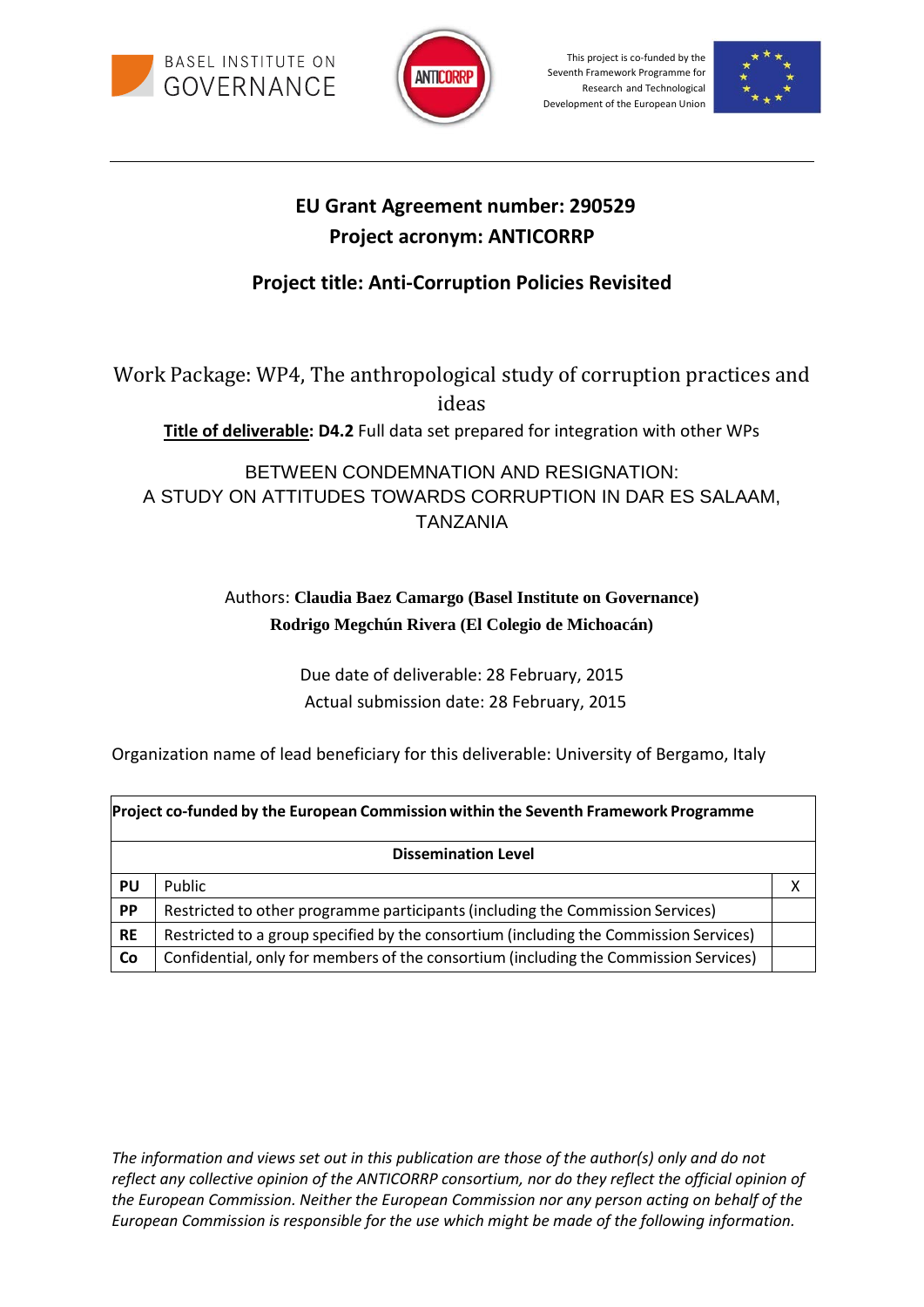# Table of contents

| 1 Statement of the Problem                                                   |     |
|------------------------------------------------------------------------------|-----|
| 2 Tanzania Background Information                                            |     |
| 2.1 The political economy of corruption in Tanzania                          | 250 |
| 2.2 Bribing in a context of unmet needs and resource constraints             | 253 |
| 3 Characteristics of the Research Area and Methods                           |     |
| 4 Understandings of Corruption and Associated Concepts                       |     |
| 4.1 Local understandings of corruption: between condemnation and resignation | 258 |
| 4.2 Justice and the limits of the legal order                                | 261 |
| 5 Coping Mechanisms and the Potential for Change                             |     |
| 5.1 Citizens' attitudes towards the state                                    | 265 |
| 5.2 Coping strategies: the success of mutual help associations               | 269 |
| 5.3 Social capital, social accountability and the potential for change       | 272 |
| <b>6 Concluding Remarks</b>                                                  |     |
| 7 References                                                                 |     |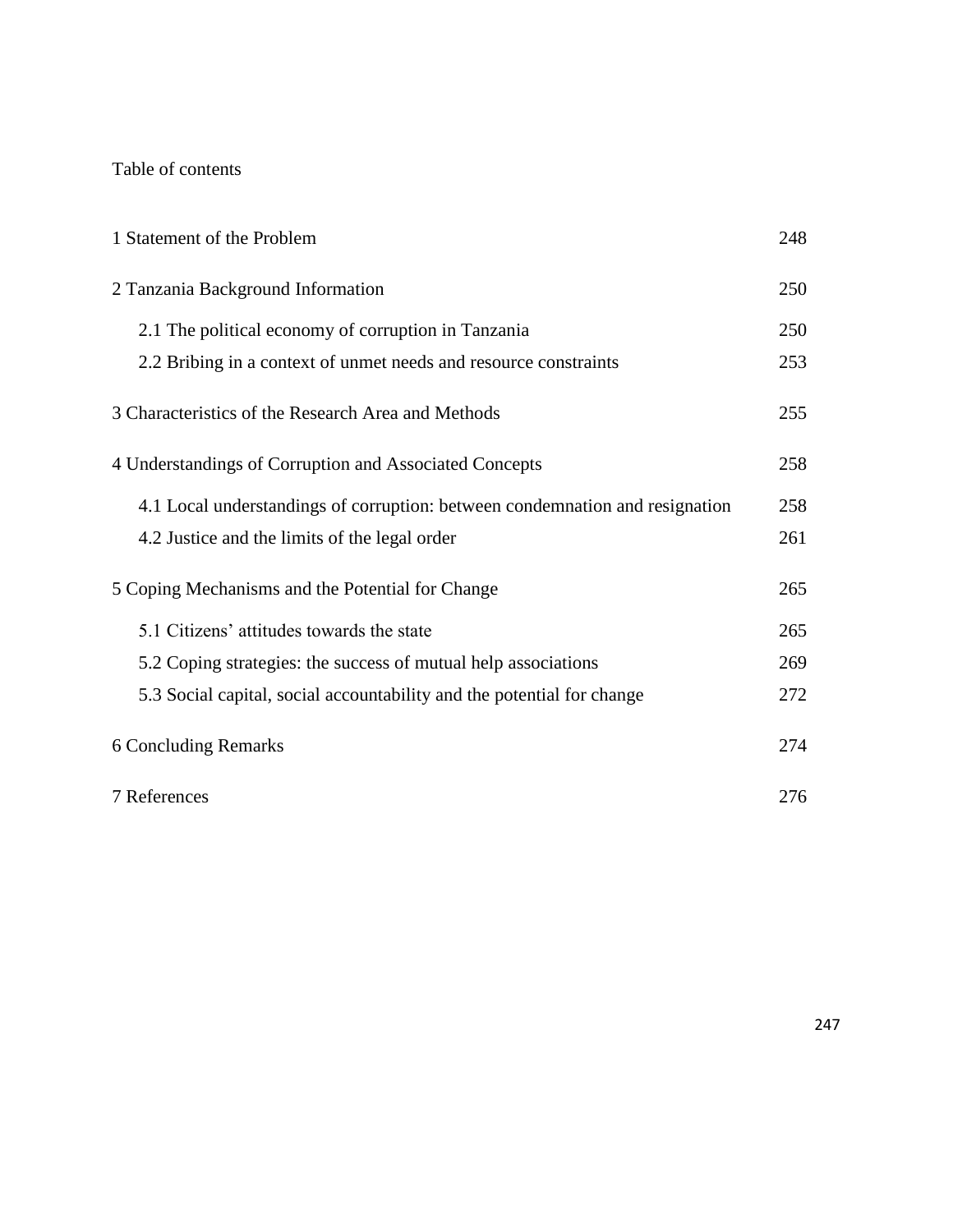#### **1 Statement of the Problem**

Tanzania represents one of the well-documented cases of countries in Sub-Saharan Africa where corruption is endemic. This has remained the case in spite of manifold commitments on the part of the regime to fight this problem and of the fact that Tanzania has in place, what is in the opinion of international experts, a state of the art anti-corruption legislation.

Such cases of pervasive and entrenched corrupt practices have begun to receive significant attention in the literature that seeks to shed light on why, after roughly twenty years since anticorruption came to the forefront in the international agenda, we still seem to only be achieving modest improvements. For example, some scholars have tried to address this topic by arguing that in some countries corruption should be understood as a collective action problem of the second order, and that therefore it is not surprising that anti-corruption legislation and policies based on principal-agent assumptions fail to achieve the desired results (Persson, Rothstein, and Teorell 2013). Other authors make the distinction among governance regimes based on universalistic or particularistic criteria for conducting transactions as an analytical lens through which to frame the issue (Mungiu-Pippidi 2014).

While such conceptual definitions are certainly useful, in fact needed, in order to adequately rethink our understandings about corruption, it is equally important to complement our inquiry inductively with evidence about the details that describe the manner in which corrupt exchanges take place, especially in those challenging cases. We need to better understand the informal practices that override the formal legal and regulatory frameworks in practice and to associate those to the incentives that affect individuals' choices at those junctions where corrupt transactions most frequently take place. This goes as deep as inquiring about unwritten social norms and values that shape the manner in which men and women across different geographic and cultural contexts understand, not only corruption, but also their own relationships to each other and to the state.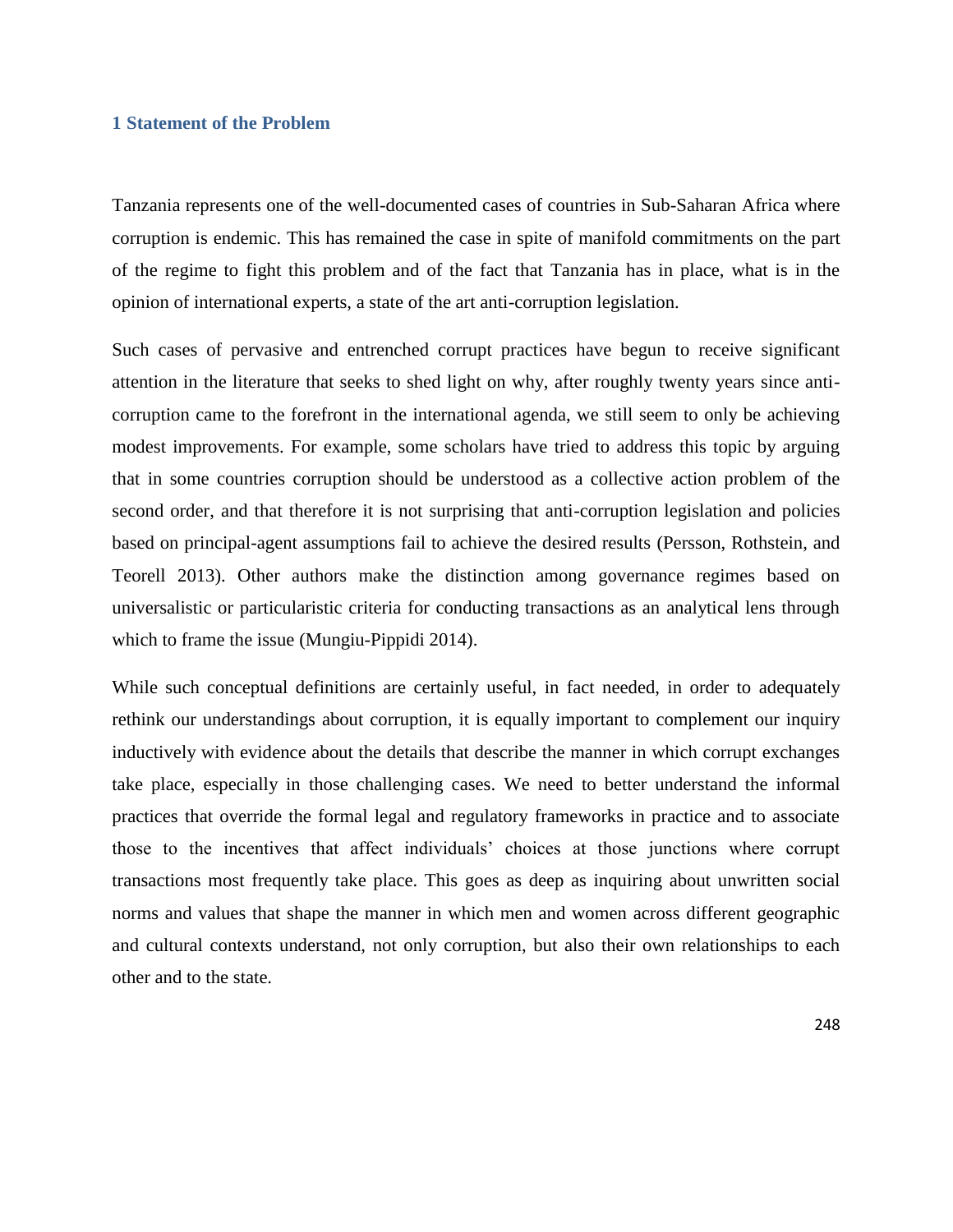With the intent to make a contribution in this direction, this article presents evidence collected through ethnographic research about the attitudes towards corruption of citizens in urban low income areas of Dar es Salaam, the largest city in Tanzania, and explores some of the factors underpinning such attitudes. The research focused on experiences with corruption in the health sector, and on some of the coping strategies that citizens resort to in face of the difficulties encountered when seeking medical attention at public health facilities. With regard to the latter, it is well known that mutual help associations are playing an increasingly important role across Africa, which in turn suggests a relevant set of questions regarding the role that horizontal social networks found in these communities play in relation to prevailing corrupt practices but also regarding their potential role to develop more effective anti-corruption approaches. Regardless of the surge in the NGO "industry", as denounced by some scholars, witnessed in Tanzania, we are interested in the role of these grassroots level associations as they are exactly of the kind that is expected to generate high levels of social capital, which - in the literature- is associated with favourable governance outcomes.

The paper is structured as follows: Section 2 provides information on the Tanzanian case from a political economy perspective and concentrating on macro-level trends. Such information is deemed useful background to the discussion of the ethnographic material to come later. Section 3 presents more detailed information about Dar es Salaam and the specific wards where the research took place as well as a description of the methodology employed. Section 4 is devoted to discussing the perceptions of local residents of Dar es Salaam on the meaning of corruption, its links to other concepts that are of importance in their communities, as well as local understandings about the rule of law. Section 5 presents evidence on the mechanisms that citizens living in low-income neighbourhoods of Dar es Salaam have developed as coping mechanisms to deal with a pervasively corrupt environment and their possible implications for developing anti-corruption strategies that are suitable to the local context. Section 6 is devoted to proposing some concluding remarks.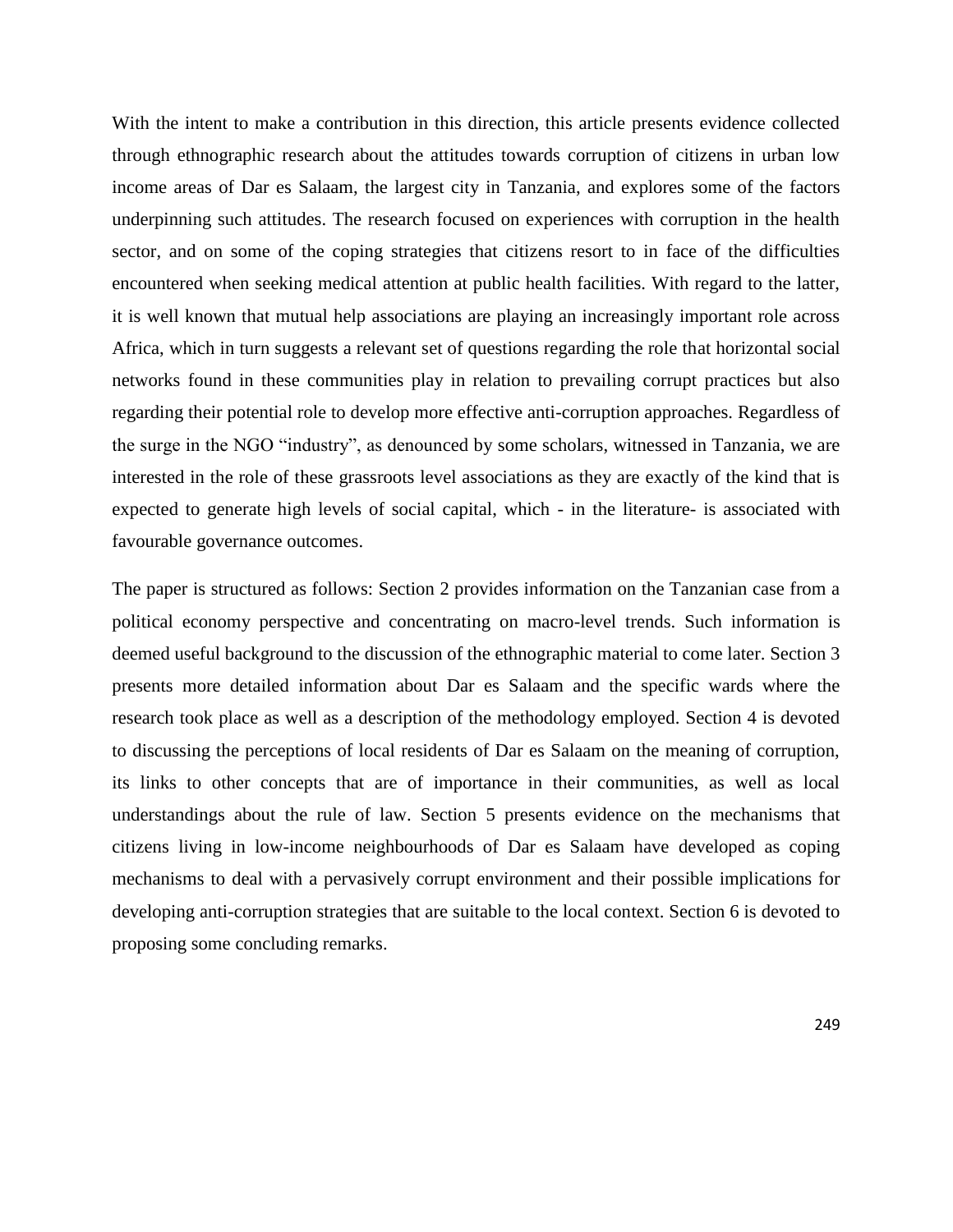#### **2 Tanzania Background Information**

This section provides background information on the pervasiveness of corruption in Tanzania drawing from a previous body of work that has traced the development and evolution of the Tanzanian political system since independence. This perspective suggests the prevalence of some systemic patterns in the exercise of political authority that provide a useful backdrop for the discussion of the ethnographic evidence in the subsequent sections.

#### **2.1 The political economy of corruption in Tanzania**

One of the most salient features that have characterized the Tanzanian political regime since gaining independence from Great Britain in 1963 has been a marked centralization and personalization of power. Whereas its first president, Julius Nyerere embraced a nation-building project centered on a concept of African socialism (known as Ujamaa), the implementation of this vision was instrumentalized through a strong grip from the center, which aimed to maintain control over the political process and the articulation of social groups vis-à-vis the state. In line with those tendencies, the efforts of the post colonial elite to develop a sense of national unity, identity and purpose, culminated with the emergence of a single party state. The undisputed predominance of the Chama Cha Mapinduzi party (CCM; Party of the Revolution) became the primordial mechanism through which the political elite centralized and retained power. Even after the adoption of a multiparty democracy model in the early 1990s, the CCM has, to date, remained in power.

250 Such centralization of power resulted in very ineffective and limited authority at the local level. Local government has been weak from the beginning as there was fear among the ruling elites that parochial interests may interfere with the pursuit of the goals of national development. Thus, the creation of centrally appointed authorities at the local level (e.g. Regional and Area commissioners) was intended to ensure that local policy making would mean, not the bottom up articulation of local needs, but rather the top-down implementation of centrally determined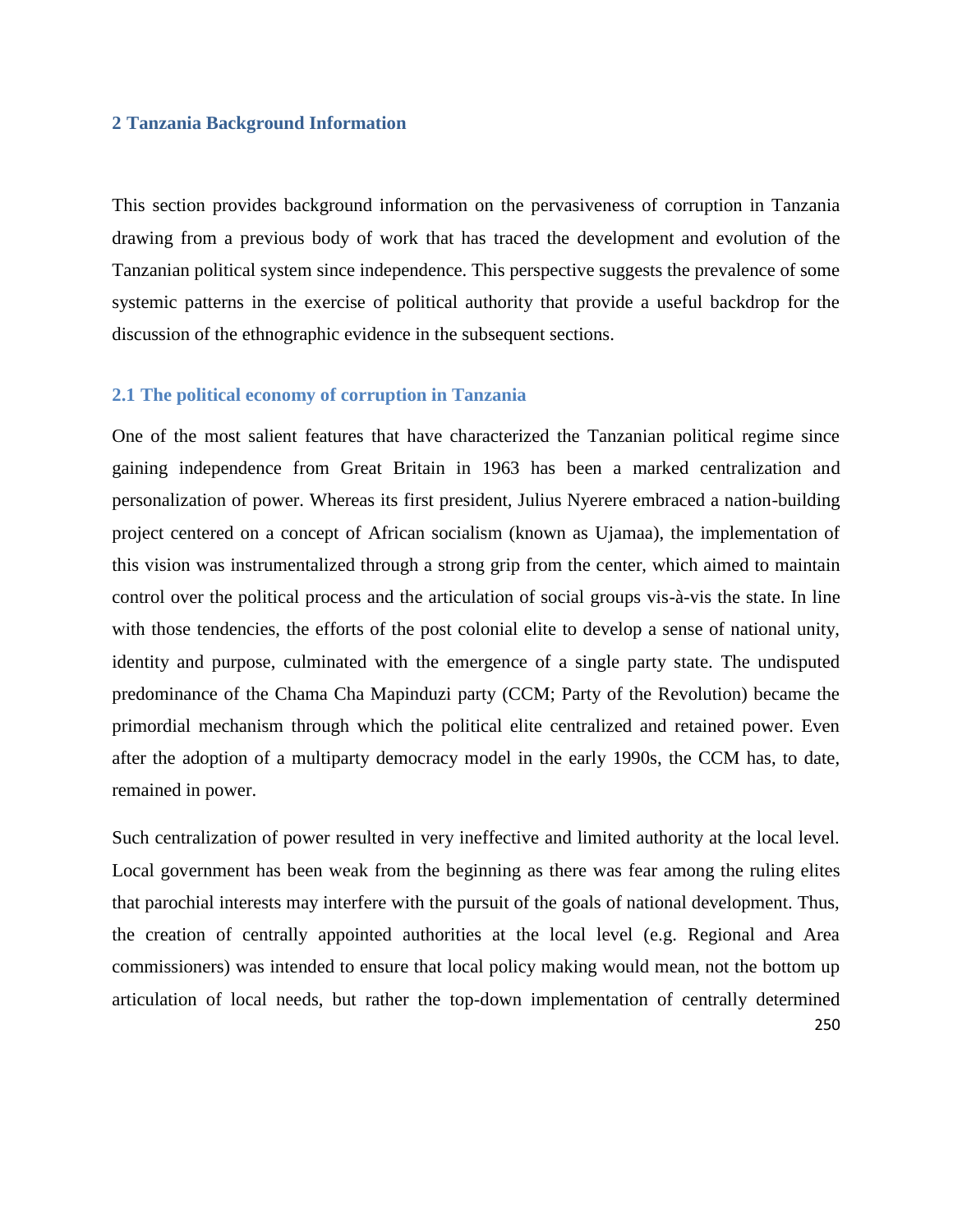policies. This pattern pertsists until today in spite of decentralization efforts since, as (Kiria 2009) points out, the central government continues to exercise a large degree of control over taxes, financial allocations and expenditures, including civil servant employment.

Another important feature that characterizes the Tanzanian regime is the extent to which informal practices, particularly political clientelism, are widely utilized to exercise political authority and to secure and consolidate support bases. To understand the nature of political power in Tanzania it should be noted that, although the CCM enjoys a monopoly of power, it is not an institutionalized party. Rather, it is held together largely on the basis of personalized networks. CCM's attraction actually resides in its control of public resource allocation, which in turn translates into ample opportunities to develop clientelistic networks of support.<sup>129</sup> One of the most important implications of this predominance of informal ties is that political stability has come to rely more on informal personal networks than on functional formal institutions. As (Goran Hyden 2008)put it:

> "Power in this context does not stem from the authority vested in a particular public office, but rather the myriad of personal dependencies that are created as money or some other tangible resource is exchanged for political support. Such a government is held together and coordinates matters as well as gets its legitimacy not from how it implements policy but what it delivers.[….] political leaders preferred it [the CCM], not for ideological reasons but because it provided entry to material goods and valuable services."

 $\overline{a}$ 

<sup>129</sup> As Phillips (Phillips 2010) describes, voters jokingly refer to campaign season as "harvesting season" – the season of exchanging votes for gifts of money, beer, meals, and party apparel referred to colloquially as "food," "soda," "sugar," or "tea." Gifts of t-shirts, hats, khangas, and scarves circulate widely during the periods preceding elections.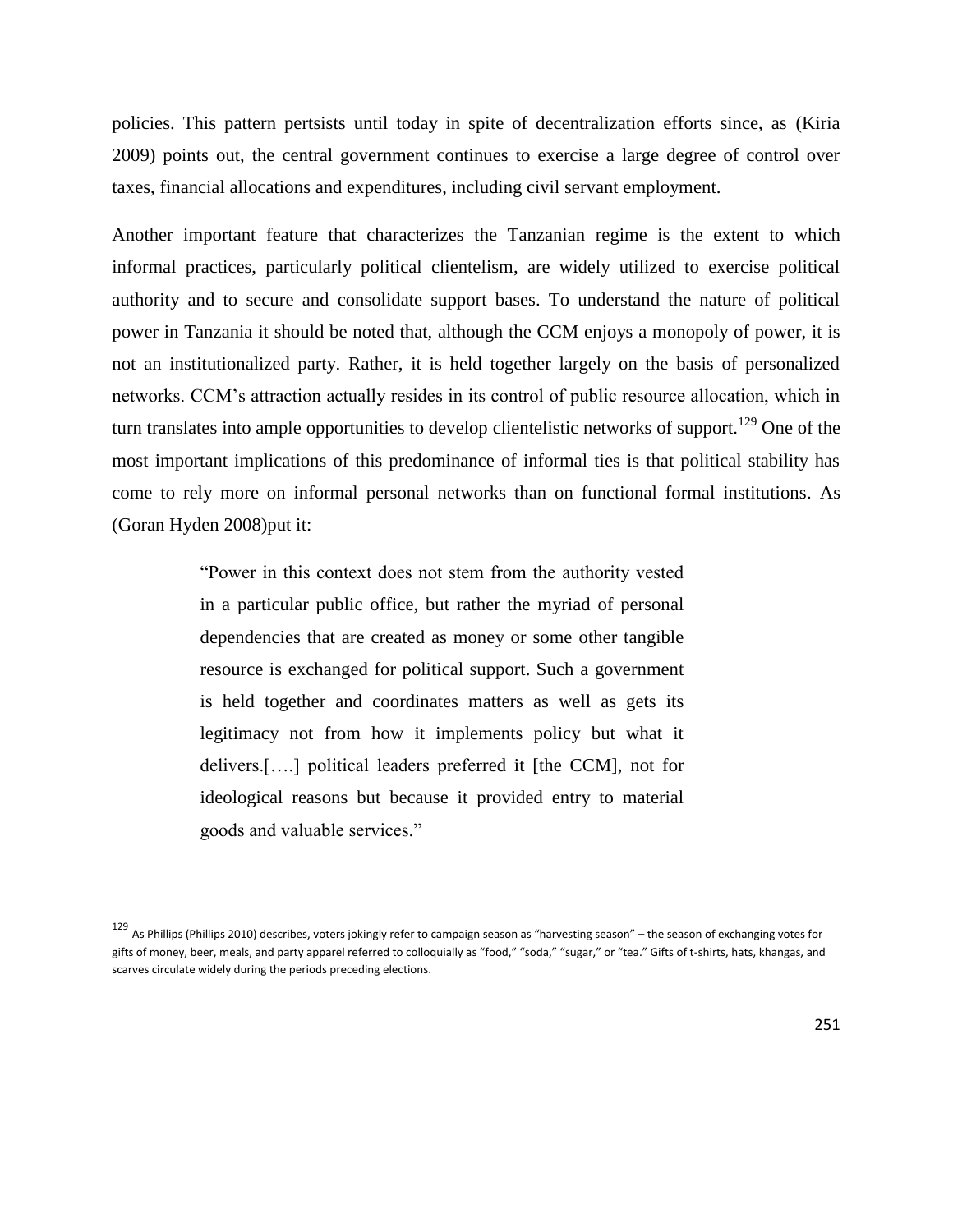This latter point is of particular importance as it speaks of the strong link between political legitimacy and resource availability that is a key driver of the incentives and behaviours among the political elite. Thus, because material resources are needed in order to maintain the clientelist networks that allow elites to remain in power, it follows that economic crises would be especially critical for the survival of this kind of political regime. Indeed, in the 1980s when Tanzania faced a severe economic crisis, the elites resorted to increasingly corrupt practices as a means to step up to the challenge. As (Lugalla 1997: 433) expressed, "the fundamental political economy problem of Tanzania at this time was that material production was decreasing, but public administration was expanding." It has indeed been observed that "the beginning of corruption in Tanzania as well as other manifestations of informal practices" date back to the difficult times in the early 1980s (Hyden and Mmuya 2008)(Goran Hyden 2008). Whilst this does not imply that there were no corrupt practices before, the forms and magnitude changed dramatically thereafter. The point is that this was and still is a clear reflection of a scenario where corruption becomes a "key element linking political legitimacy with economic benefit" (Koechlin 2010: 110).

The entrenchment of clientelism as a practice that systematically favours some constitutencies at the expense of others has manifestations in how politicians are appraised by different groups, not on the merit of their policy or ideological orientations, but rather in terms of whether they have brought benefits to their home areas, in which case they are cherished as "local sons,' or not, in which case they are regarded as corrupt or *Mafisadi* in a common derogatory Swahili expression. Reflecting on the above and its implication on accountable governance in Tanzania, (G. Hyden 2006) remarks that powerful government officials often have their loyalties at the local level (usually where they come from) and that is where their accountability lies. In other words, they are expected to deliver policy outcomes, not as national leaders but as patrons of specific areas or demographic groups.

It should be noted that such a system has at its center an implicit notion of reciprocity, where constituencies support their leaders based on the expectation that, in turn, they will be favored if their candidate is successful. In other words, reciprocity is inherent in a transaction where "if we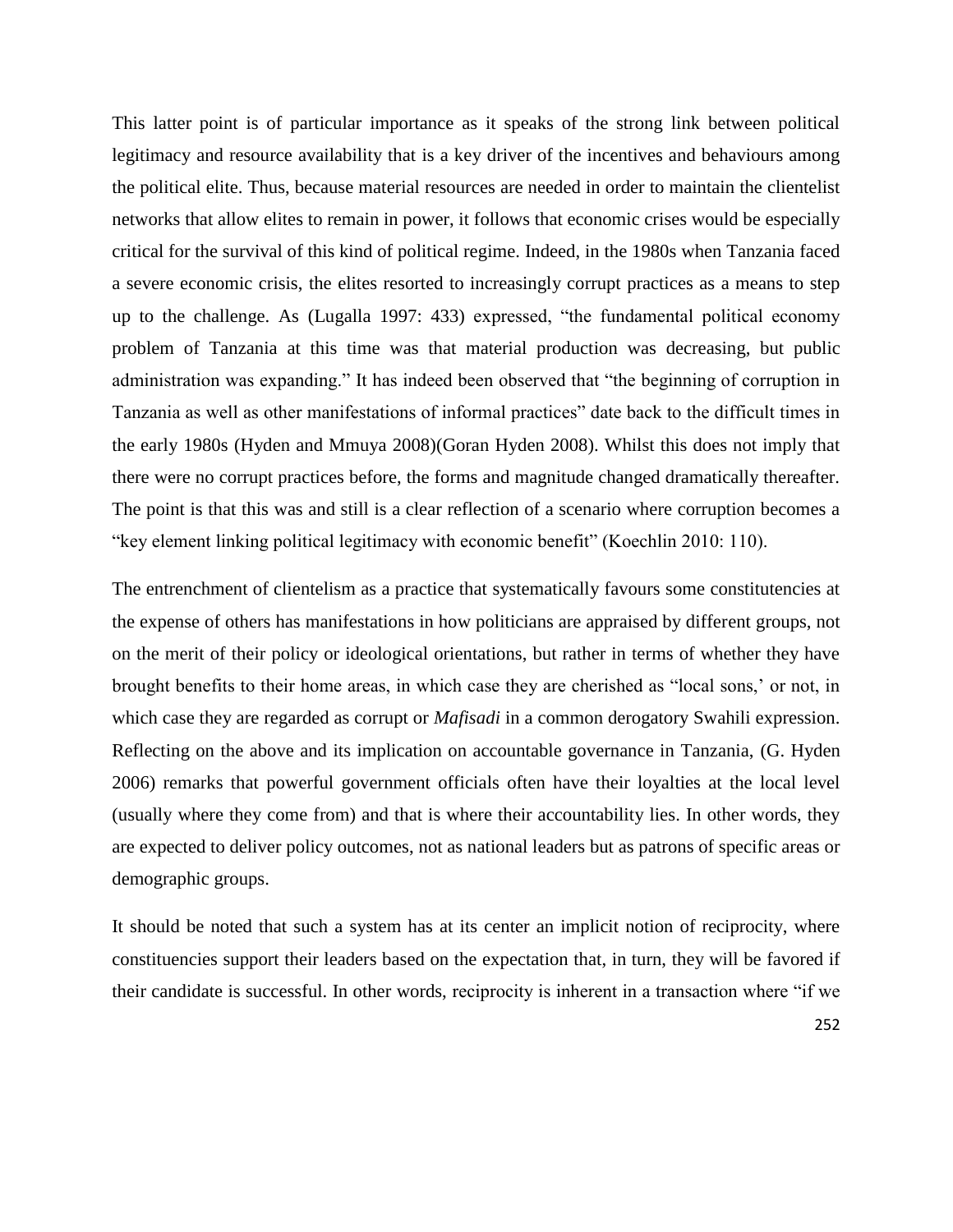community support you as leader, you have to give back to us when acceding to a position of power."

## **2.2 Bribing in a context of unmet needs and resource constraints**

In a context of significant resource constraints, this association of personalised links and political legitimacy has translated into a situation for the common citizen where access to state services and public goods is also conditioned to having personal ties to the right people or the ability to pay for that access. This, of course, means that many people end up in fact being excluded from the entitlements which - as citizens - they should be able to accrue from the state.

That corruption is a pervasive reality of everyday life becomes evident very quickly even to the casual visitor in Tanzania. Bribing has become a "normal" form of currency and has been formalized to the extent that everyone knows that most of the time it is necessary to make an informal payment in order to obtain services.<sup>130</sup> As (Tibandebage and Mackintosh 2005) note, it has become a norm that "shapes the terms of inclusion and exclusion, widening economic and social inequality." Furthermore, the reliance on corruption that sustains the political regime functioning further produces regressive social outcomes since, as a recent review of the literature (Cooksey 2011, 9) found, the Tanzanian government creates only a fraction of the public goods it theoretically could with the available resources.

This situation is quite evident in public health facilities. In the Tanzanian health sector corruption is rampant and has very pernicious effects on the urban poor who have very limited ability to pay bribes for treatment. A study of access to health services and the quality of treatment obtained (in terms of services available and patient handling) showed that among urban poor, rural poor and "better off" groups, it was in particular the urban poor which were subject to abusive, exclusionary and untrustworthy services (Tibandebage and Mackintosh 2005) These authors also report how the inability to pay bribes can and has actually lead to deaths.

 $\overline{\phantom{a}}$ 

<sup>&</sup>lt;sup>130</sup> For instance, according to TI's 2013 Global Corruption Barometer, 56% of people in Tanzania reported having to pay a fine during the previous 12 months. http://www.transparency.org/gcb2013/results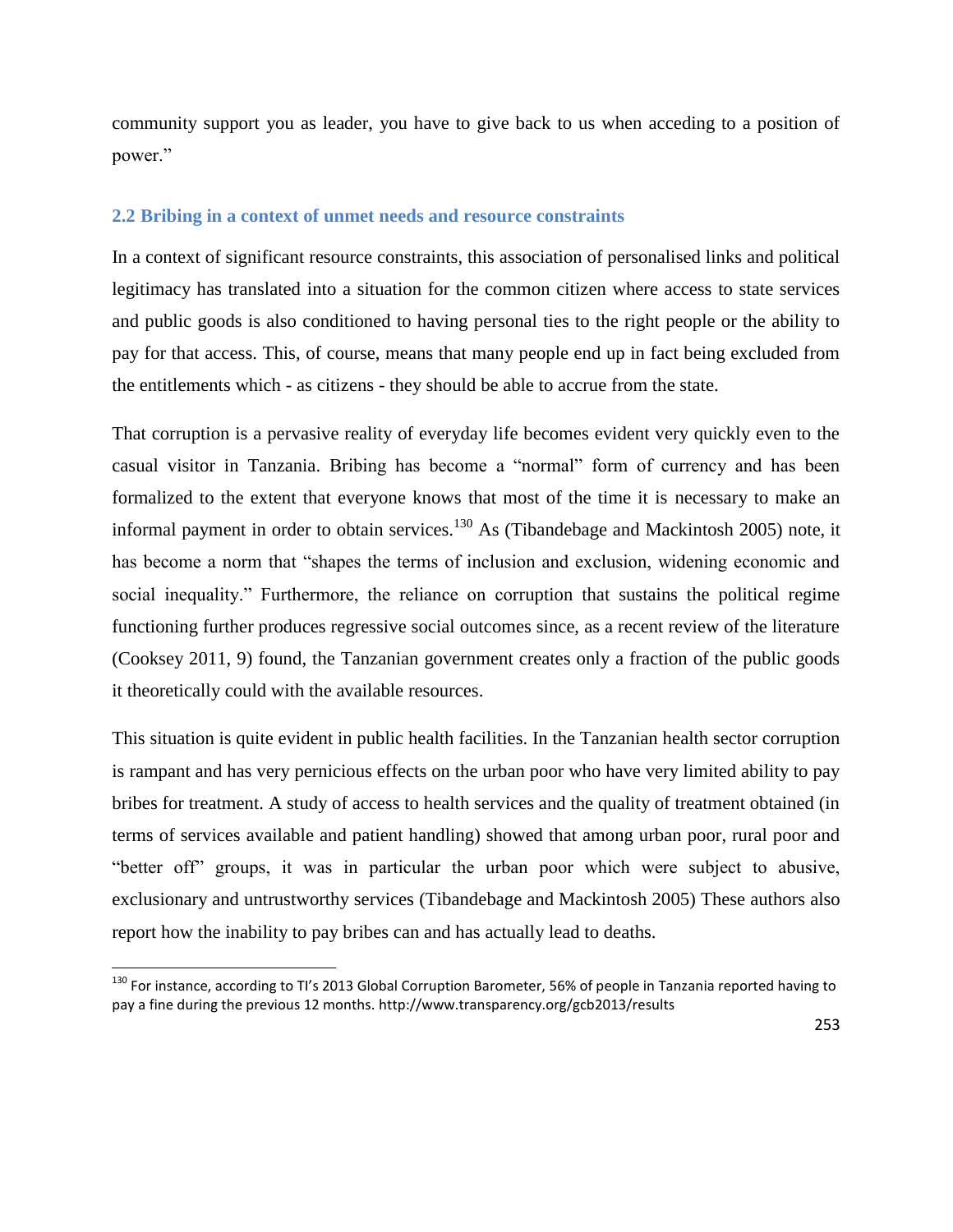Furthermore, the health sector is subject to considerable resource constraints in Tanzania, visible in that public health facilities often lack adequate equipment and stocks of essential medicines. To this one can add a situation where the sector has experienced a substantial decline in the availability of human resources over the last decade, to the point that Tanzania has one of the lowest per capita medical practitioner ratios in the developing world. According to the Chief Medical Officer, Dr Leo Mutasiwa, while the health sector needs about 144,704 members of staff the actual number is instead 58,297 (wa Songa 2011). Shortages of skilled staff are further complicated by inadequate distribution and lack of flexibility in decentralised human resource management leading to health personnel often being overburdened and demoralized.

In sum, this section has discussed some salient background features characterizing the Tanzanian political regime, which provide preliminary insights into systemic elements at play in perpetuating the observed high levels of corruption prevailing in that country and which will be useful to have in mind when discussing the ethnographic evidence presented below. Such elements include a reliance on personalized power and informal relationships for the exercise of political power and its legitimation, especially through clientelistic networks of exchange. Very pragmatic transactions, thus, seem to underpin the core of the relationship between Tanzanians and their regime, one in which support and legitimacy are conferred on the basis of concrete benefits received. In other words, it could be said that informal and personalized relationships holding the Tanzanian political regime together are essentially based on an underlying principle of transactional reciprocity. To the extent that clientelistic relationships inherently depend on resource availability, since the economic crisis of the 1980s, such reciprocal relationships have increasingly become more exclusive, more corrupt, and therefore more regressive in the selective allocation of available resources at the expense of larger numbers of Tanzanians. In such a context, bribing has become a common currency for allocating scarce resources. Such trends are visible in the health sector and compounded by a situation of chronic underfunding and human resource shortages.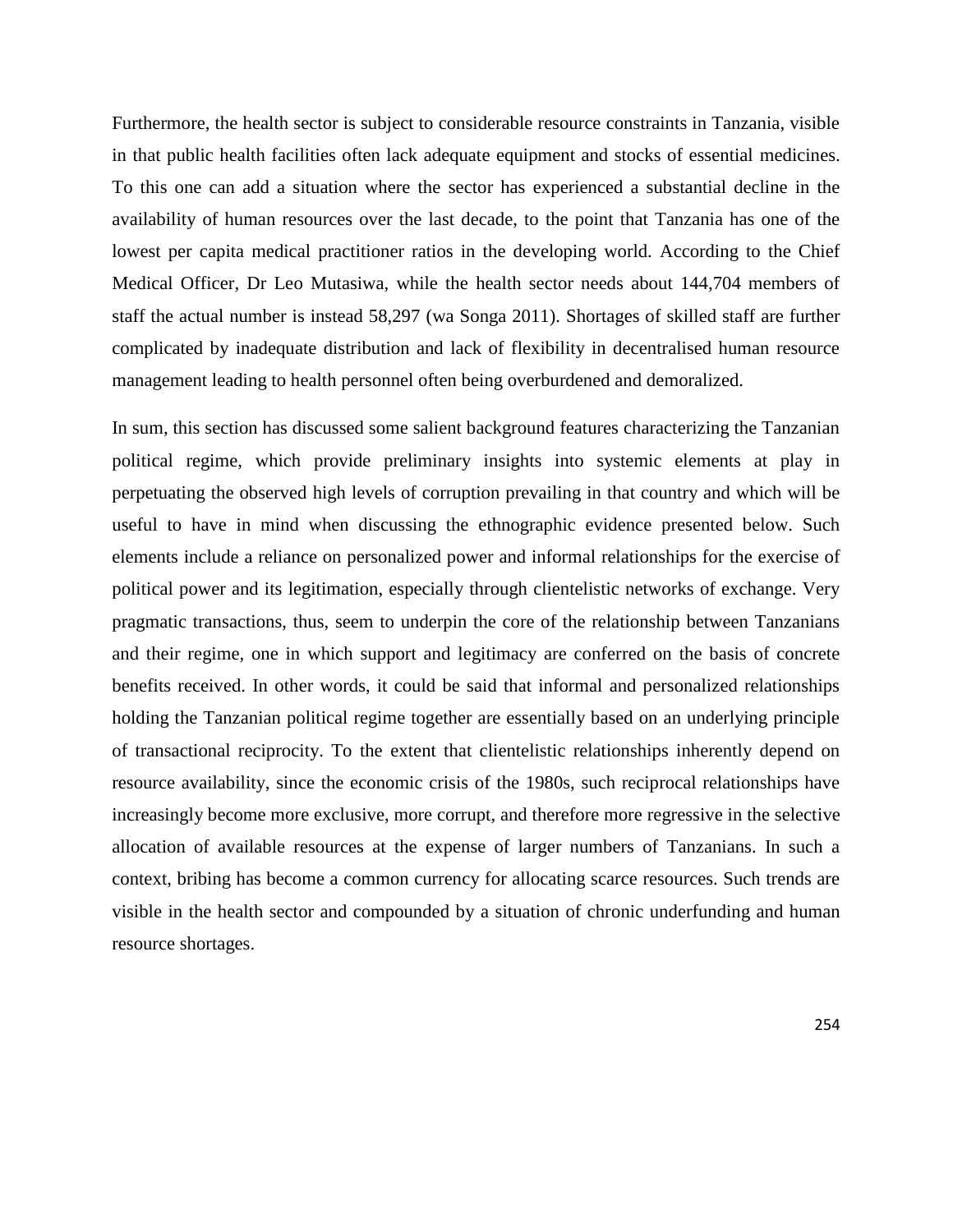# **3 Characteristics of the Research Area and Methods**

The field research was undertaken in the Kinondoni district of Dar es Salaam, Tanzania, specifically in the three wards Goba, Mwananyamala and Manzese. Kinondoni district is one of the three districts comprising the Dar es Salaam region in Tanzania. It is located in the northern part of Dar es Salaam, which is also the major and largest city in Tanzania (see Map 1).





From an international perspective, Dar es Salaam is one of the world's fastest growing cities (See Figure 1).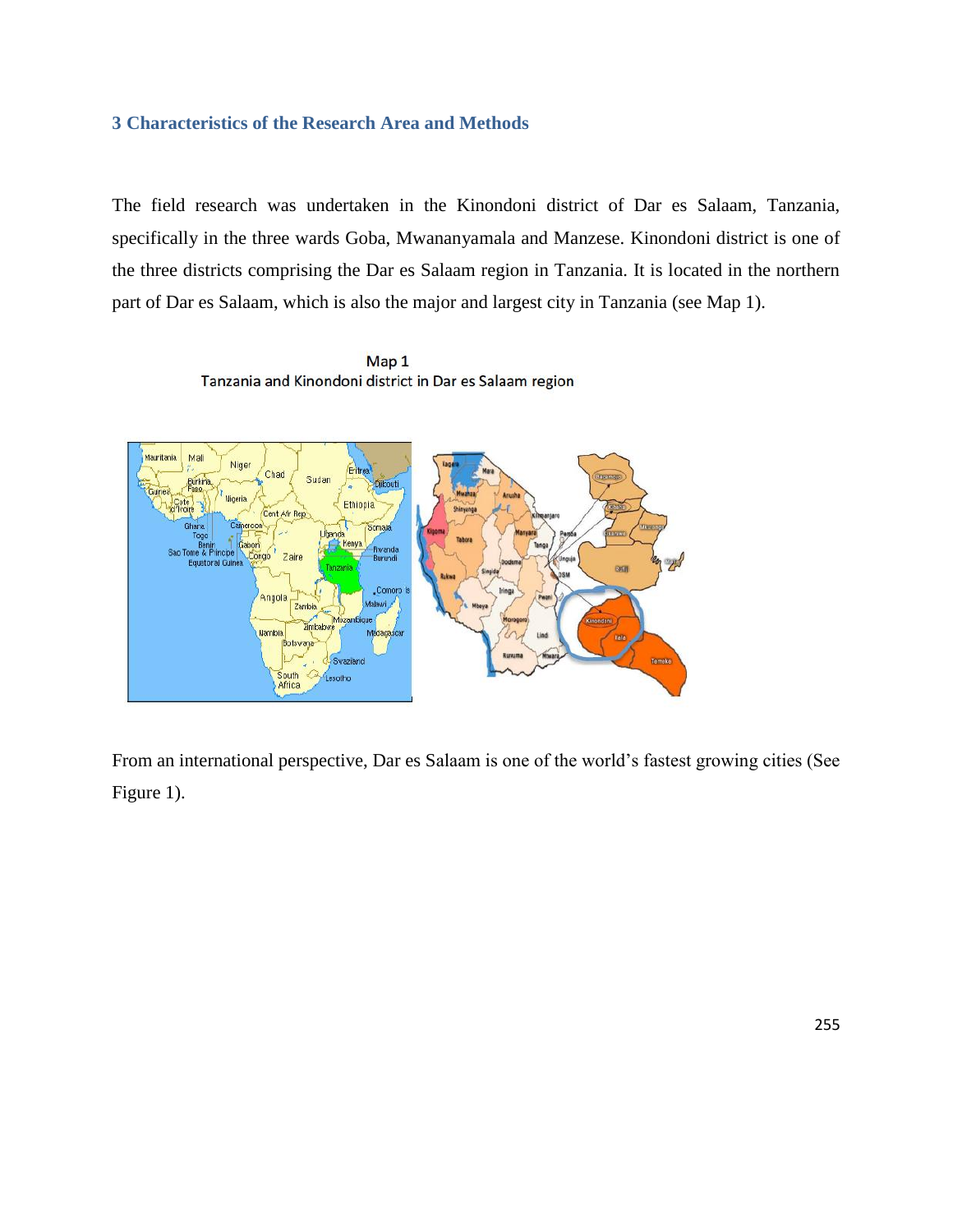# Figure 1.





As an urban area and part of Dar es Salaam, Kinondoni attracts migrants from all over Tanzania. Though it hosts a significant segment of the well-off population in the country, the majority of its inhabitants are relatively poor. This is a situation that is generalizable to the entire city. According to a UN study 70% of the population in Dar es Salaam lives in informal settlements (See map 2).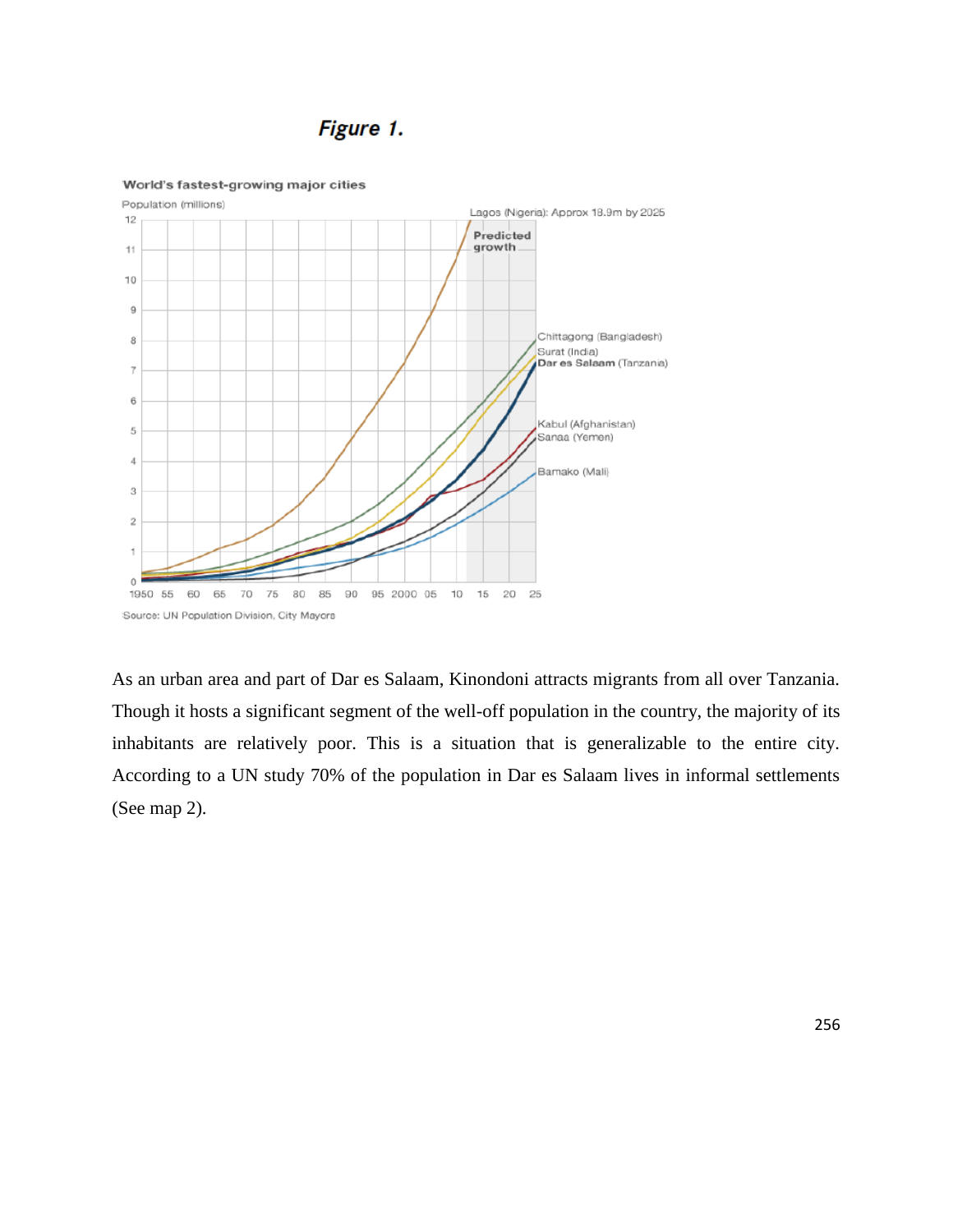# Map 2.

#### Dar es Salaam slums, 2002



Data was collected during the field study through application of a survey on institutional performance and social values, organization of focus groups discussions, interviews as well as participant observation. This primary data was complemented by a desk review of relevant literature in order to further validate findings and support the analysis of the empirical evidence.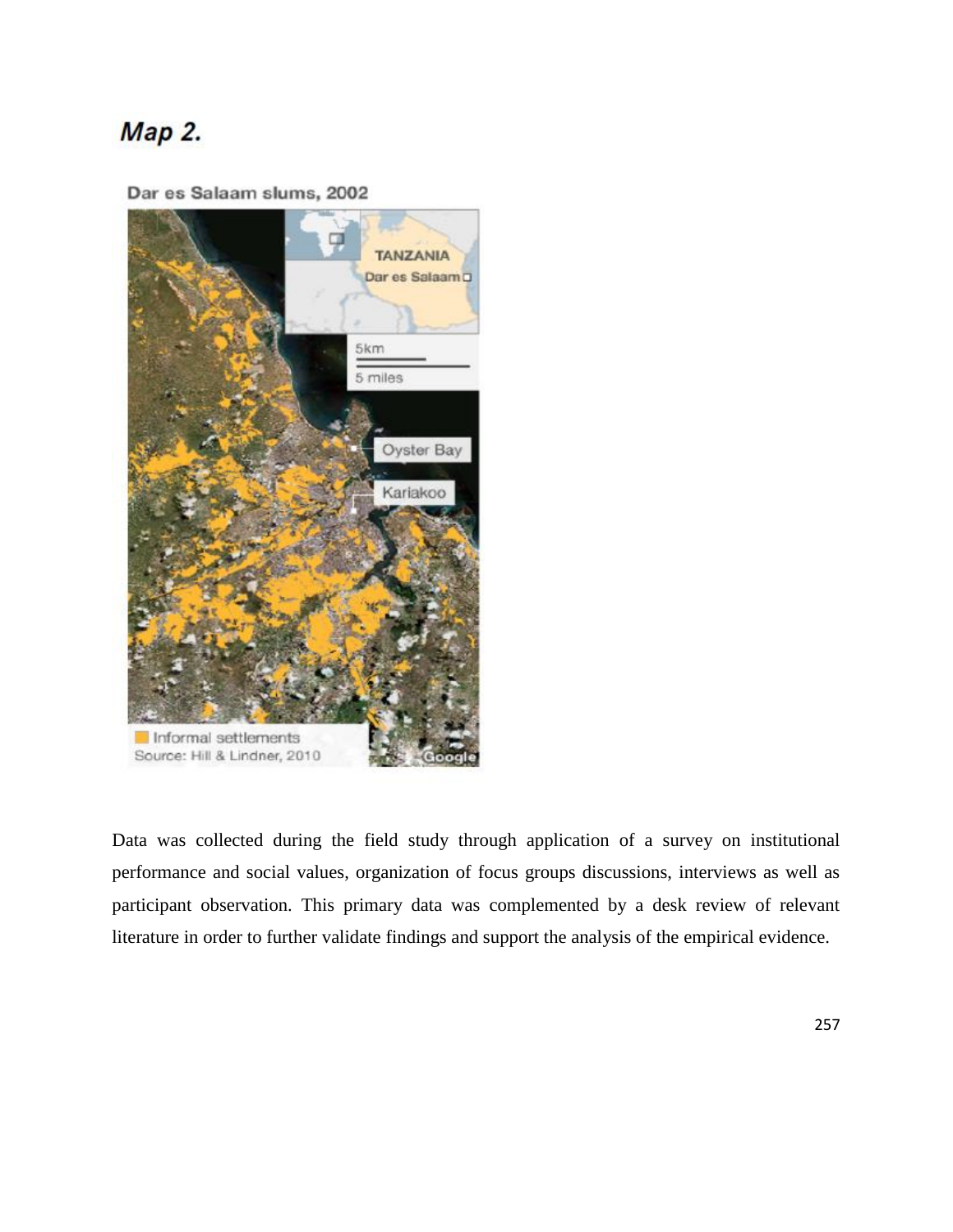The survey was applied to 113 respondents across the three wards. 24% of the surveys were conducted in Goba ward, 37% in Mwananyamala ward, and 39% in Manzese ward. Two focus group discussions (FGDs) were organized with community members of the three wards. A total of 126 interviews were conducted of which 110 involved average citizens and 16 involved health workers: 3 from Goba dispensary and 10 from Mwananyamala ward-health center and hospital. We also conducted interviews with two medical doctors and a senior nurse who impart courses at the Kam College of Health Sciences in Dar es Salaam.

The research activities took place between January and August 2013.

#### **4 Understandings of Corruption and Associated Concepts**

This section presents the findings of our study relating to how community members in Kinondoni district understand corruption and how, in turn, those perceptions are linked to other concepts central to the social fabric such as justice, reciprocity, respect and the distinction between the public and private spheres.

#### **4.1 Local understandings of corruption: between condemnation and resignation**

During our focus group discussions, when participants were asked to reflect on what corruption means to them. The majority of them were of the view that corruption refers to those situations where one needs to give something in order to get something. "Something for something, nothing for nothing" was a commonly recurring topic during the focus group discussions.

258 This is the case, for instance, with pregnancy care and deliveries, which are meant to be services provided free of charge. A young woman from Mwananyamala ward said she learnt that at Mwananyamala people get the registration cards free of charge but after that nothing is free as the policy suggests. She said in the maternity wards expecting mothers have to pay for everything, including gloves, when their time is due. "I noted very poor treatment of the pregnant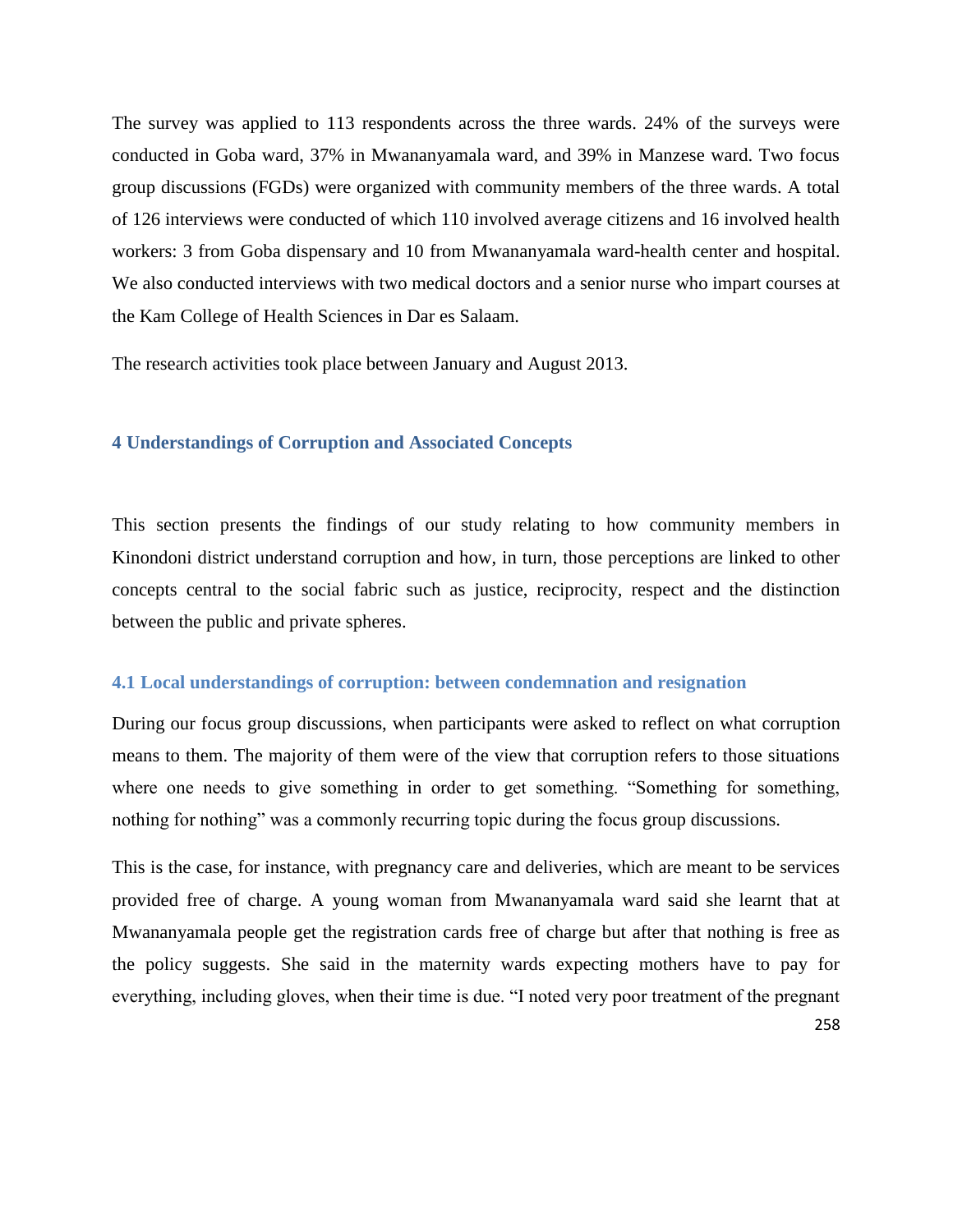women by the mid wives at Mwananyamala and some of them talked to me and said without bribing the nurses then one will be treated like trash."

A man also provided an account that is indicative of the expectation that nothing, even legal rights and entitlements, can be expected to be honoured without a bribe given beforehand:

> "If you want your patient to get proper treatment, especially for the admitted ones, then one needs to pay a little something to the nurse in charge. If you do not give them something you may find your patient in a bad condition the next day when you go to pay them a visit. It has therefore become an imperative in order to receive a minimum standard of treatment. We do not have the money but we try a lot to get any amount to give the nurse."

A member of the research team even experienced personally a clear example of this "something for something and nothing for nothing" type of attitude during the fieldwork as she went to the health facility management office to seek permission to interview the workers. The permission was easily granted at that point and management suggested the names of some people who would be suitable for the interviews. Thereafter the researcher went off to speak to the senior staff members in order to ask where the aforementioned people could be found. The manager of the nurses proceeded to ask the researcher how much money she would be giving giving the staff after the interview. The researcher explained that there was no pay involved, that she just wanted to ask them a few questions and would not take a lot of their time. The senior nurse then said: "Mnhhh, do you think any one will sit down for free to answer these questions of yours? I am assuring you it will not be easy but any way come back tomorrow, I will let them know."<sup>131</sup>

 $\overline{\phantom{a}}$ 

<sup>131</sup> Since permission from the facility management had been obtained, the researcher at that point left the chief nurse's office and independently approached nurses and doctors to conduct the interviews.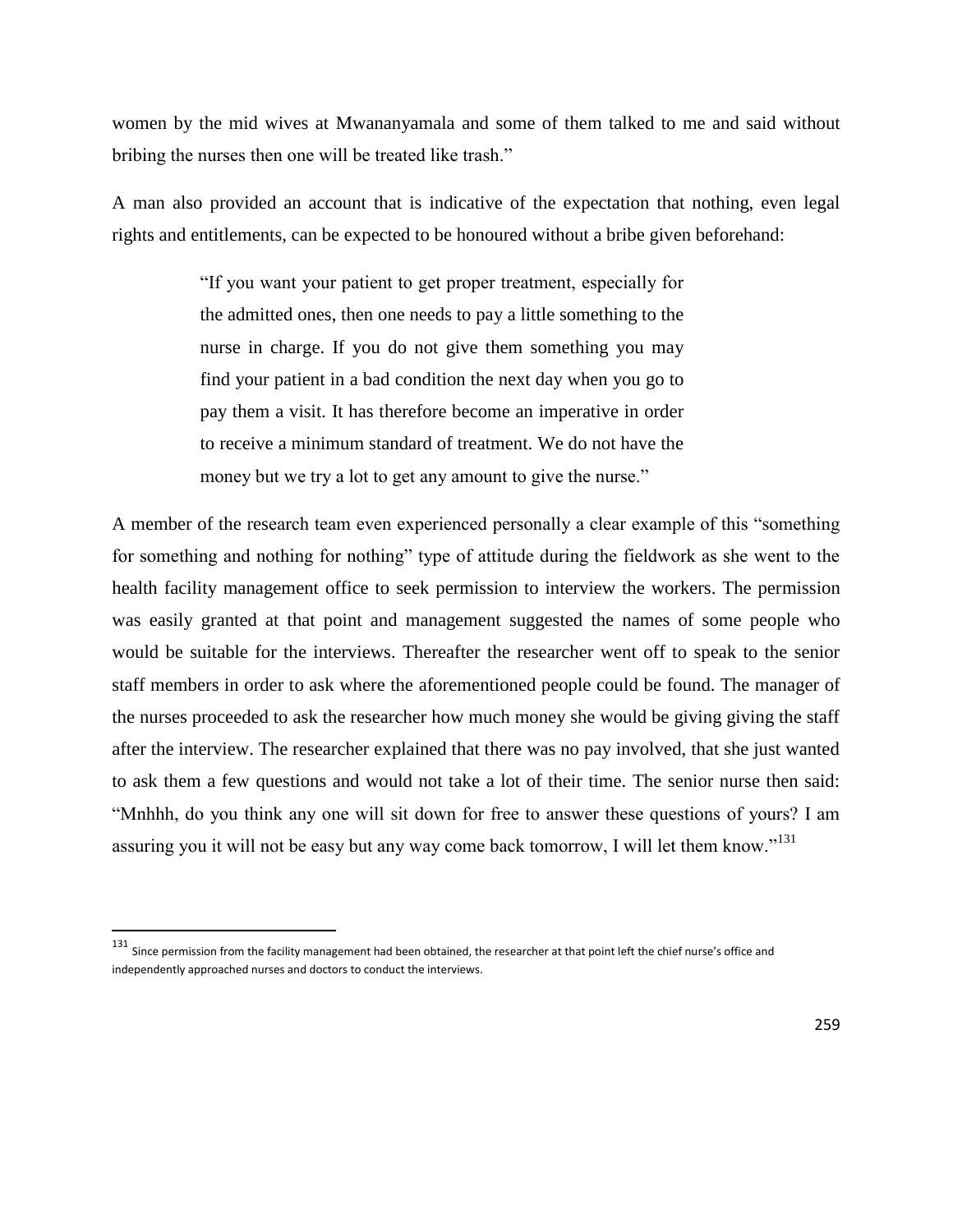These examples, as well as other examples encountered during the research, suggest that in the current situation when people seek health services they do not receive treatment as citizens who are entitled to certain services, but rather as clients who must effect a transaction in order to obtain the desired treatment. This transaction, something for something, involves almost exclusively the exchange of a bribe. In our interviews with health facility users, 56 of out 110 respondents said they had been asked in the previous six months to make an informal payment in order to receive treatment.

Strikingly, this is widely believed to be a normal state of affairs. People we interviewed were overwhelmingly of the opinion that corruption has become an inextricable element present in the life of any Tanzanian. One young man said there is no way one can forego corruption because it is everywhere and it always comes in situations where one will definitely comply: "people believe now that if one does not give something then they cannot get anything." Another participant said it was no use to express one's dissatisfaction because: 'whether you say something or keep quiet nothing changes anyway," yet another stated that in Tanzania "one" simply cannot get good services without corruption."

Nonetheless, this acknowledgement of the inevitability of bribing does not imply that people condone corrupt acts. Quite the contrary, most discussants said that there is no doubt that corruption is an illegal act. One young woman argued that precisely because it is illegal it is often given different names like 'takrima" (which translates as favour or hospitality from Swahili) that would eventually cover up and make it look like it is a normal and legal act. Some said it was "something that those in power have made up so that they can extract money out of service users, it is illegal but people make it seem okay."

People do understand that corruption has a logic to it, it happens for specific reasons and as such they also understand the difficulties linked to trying to eradicate such corrupt behaviours. One man commented: "…..it has become an 'institution' where people make money" and as such it would be very difficult to get rid of because "many people have an interests in it." Thus,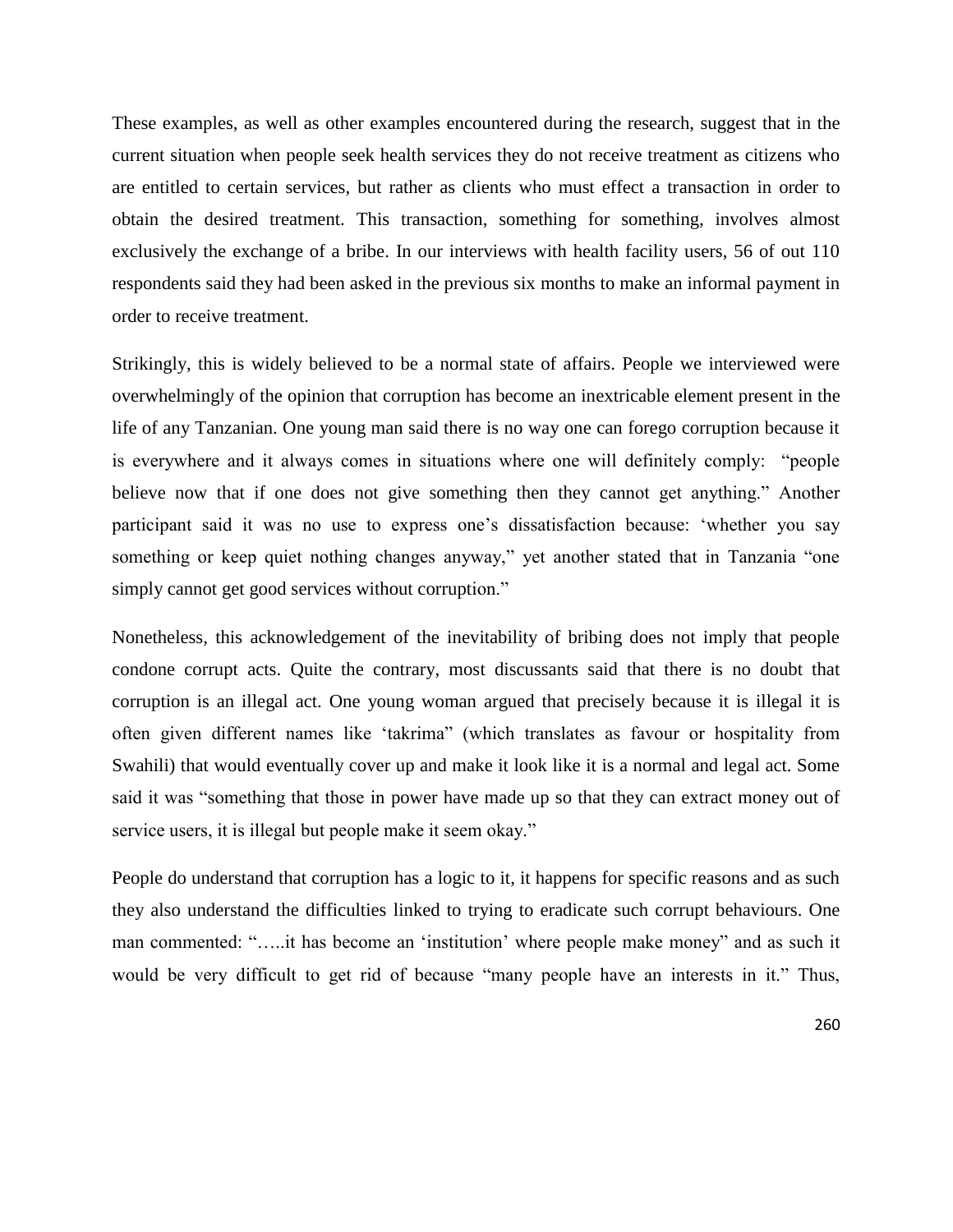although widespread corruption is unequivocally understood to be wrong, it is also accepted as an unavoidable fact stemming from concrete realities that people are faced with in their daily lives.

#### **4.2 Justice and the limits of the legal order**

Here it is worthwhile to elaborate further on a deeper element that appears to be ingrained in this apparent contradiction between condemnation and resignation. It would appear that these understandings of corruption could be associated with a conceptualization of justice that several of our research participants alluded to and that points to the fact that in Tanzania a dominant understanding of justice is based on the principle of reciprocity.

As mentioned before, the notion of reciprocity applies to clientelistic relationships, but it equally applies to cases where justice is not being served. Then, the individual is somehow allowed to take matters in his/her own hands in order to re-establish a fair balance that is more reciprocal. One example to illustrate this would be the case of the Mtaa leaders, community leaders elected by popular vote to represent the community. A lot is expected from these officials, they have law enforcement responsibilities and are perceived to be real implementers. However, the position is not remunerated and these individuals often get the feeling that, although they have to work hard they are not valued. At the same time, it is known and expected among people that these individuals will "eat" while in office. The popular perception is that being a leader is an opportunity to accumulate and move up the social ladder.

The same logic applies in the case of doctors. During an interview, a doctor explained how most of his colleagues view their situation as unfair because, although they incur significant expenses for their training, there is not a commensurate compensation to be found afterwards when they join the workforce:

> "Studying to become a doctor is expensive, but then, once we graduate and are able to start working, the salary is really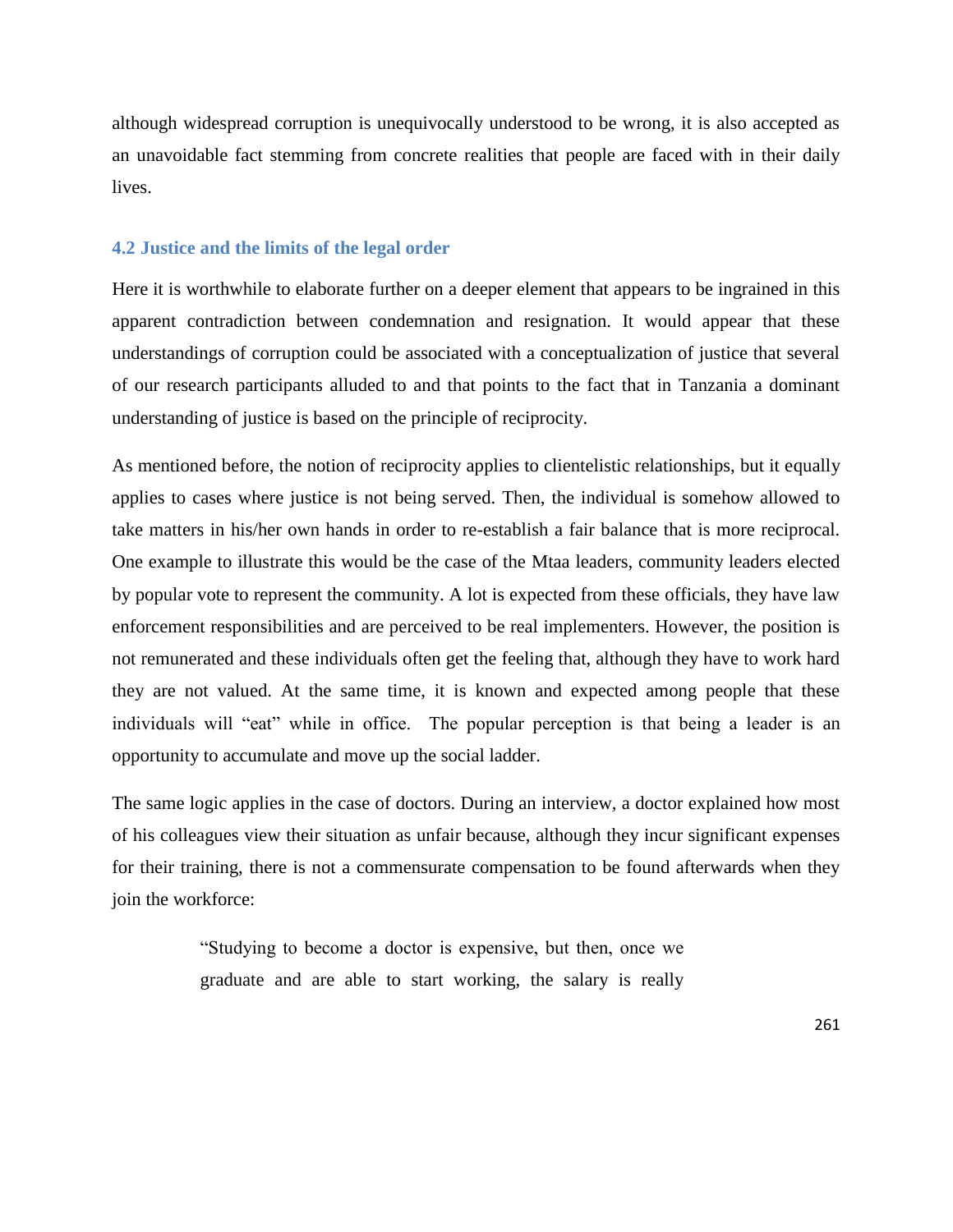insufficient." He further elaborated: "It is mostly about expectations, about the expectation one has about living a better life as a doctor, after one works hard to get the qualification. But then the expectations don't come true, but the wife, the family, everyone is expecting to see the fruits of studying a medical degree, all have expectations. So that is when people may start acting….to make expectations come true."

Related to the preceding discussion is how these understandings of corruption, arising mainly from pragmatic considerations, have a significant impact on the perceptions of the importance and validity of the legal order as a normative framework that effectively shapes behaviours.

As mentioned before, research participants unanimously agreed that corruption is illegal, even though in the view of many research participants it is nevertheless the normal state of affairs. While this apparent contradiction suggests resignation it also shows how little weight the normative assessment of behaviours as stipulated by the written law has for some people. In the discourses of many Kinondoni residents, formal laws come across as a mere technicality: The parameters over which affairs are carried out and the strategies pursued to fulfil one's needs are not related to the effectiveness of the rule of law at all. Similar to the macro level, at the level of individuals there is a marked reliance on informalities to enable the "system," in this case citizens' ability to obtain minimum requirements to their livelihoods, to be functional.

This is further illustrated by the example given by a focus group participant: A young man argued that when one goes to the hospital and is treated according to the law that is a legal act but if they are made to pay an extra that is corruption, which is an illegal act. However, he added, that legal acts are rare nowadays since one cannot get treatment without corruption so eventually all acts are illegal. He also said he himself was an employee of DAWASCO (a public water and sewerage cooperation) and he often accepted bribes in exchange for favours to his customers.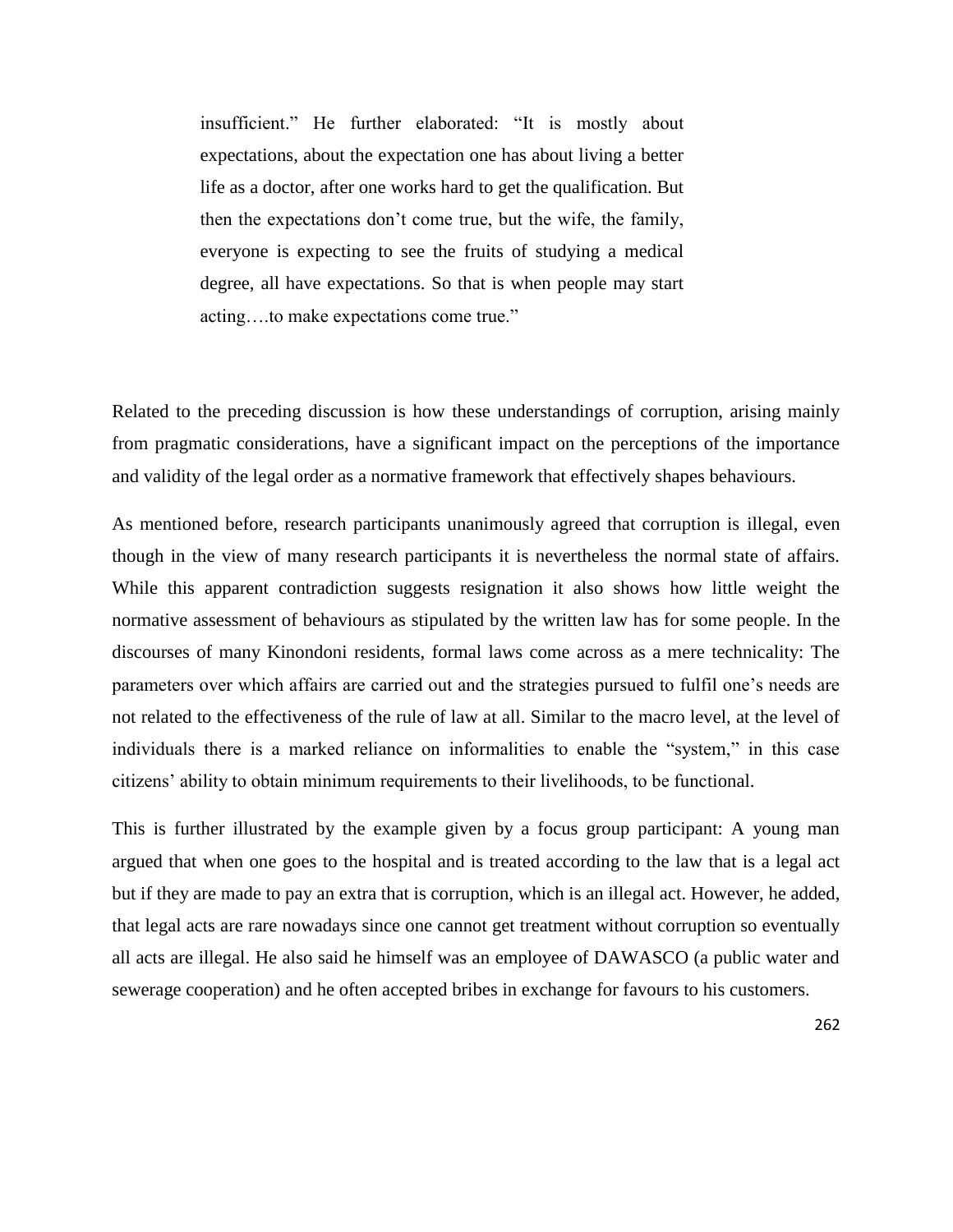The legal order plays an additional role in the conduct of corrupt transactions. It represents a frame of reference against which the "alternative" (via a bribe) that can be made available is assessed by the payer. Some of the experiences with corruption that community members shared illustrate the manner in which the legal order is used, or even manipulated, by some of the service providers in the process of seeking out for a corrupt transaction.

One man, who is a leader of an association in Manzese, was one day called upon when one of his organization's members was injured. He took the casualty to Tandale dispensary (which is the nearest dispensary since Manzese had no dispensary). On arrival, he pleaded to the attending staff that this was an emergency so it should be handled that way. He was told to follow the right procedures no matter how serious the injury was. After waiting for a long time he decided to enter the doctor's room without permission. He talked to the doctor and asked him to kindly look at his patient who was bleeding at that time. Looking at the patient the doctor simply told him 'You see the situation here: many people are waiting for treatment and they have been here for a long time, we have to follow the rules and keep with the order in which they came [….] besides certain medicine needed for this patient is not available'. After all these explanations (which according to the man narrating the story were meant to show him how difficult his situation was and, hence, to make him think in another direction and consider a bribe), the doctor told him that if he could pay Tsh24000 at that moment, he would treat the patient right away. That is exactly what happened and within no time even the drugs said not to be available became available.

Another example was given by a woman from Mwananyamala as she recounted how she and her relatives took a pregnant woman to Mwananyamala hospital because she was due. Besides having labor pains, their patient was very sick, she was helpless and needed everything done for her including bathing, helping her whenever she wanted to ease herself and so on. When the time came they had to leave her admitted at the hospital, the fact that she needed close attention had them request if one of them could remain overnight and take care of her whenever necessary. The doctor in charge informed them that it is illegal for anyone other than the nurses to spend the night. After some discussion, the doctor directed them to the nurse incharge. They talked to her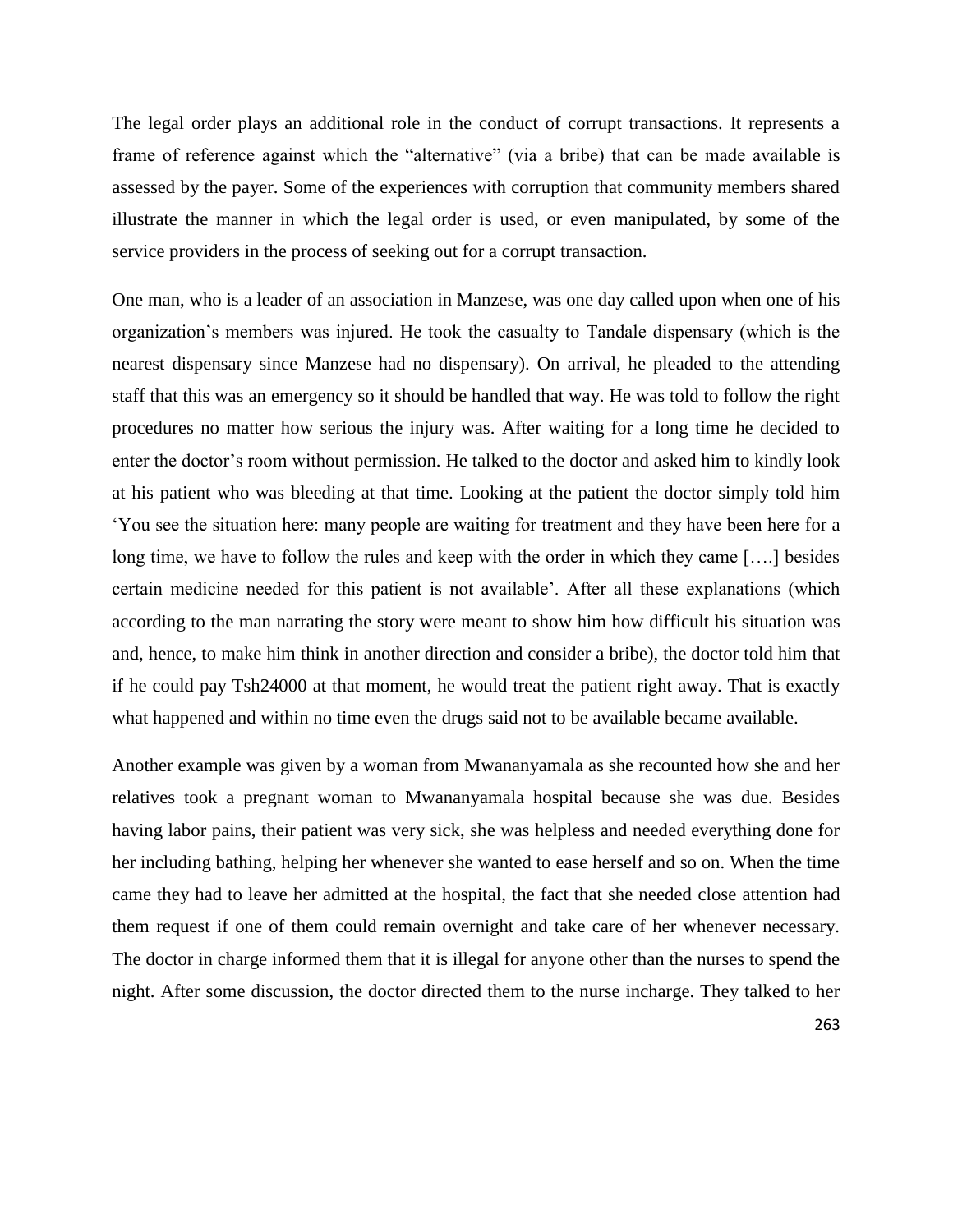and she too refused explaining those were the rules. They decided to give her some money and she immediately changed her attitude and promised to take close care of their patient. When they came back the next morning, they found their patient in a clean condition and she affirmed to having been taken care of very well. The woman recounting the story was certain that had it not been for the bribe, they would have found their patient in the worst condition possible.

In these examples, the reasoning behind the positions adopted by the health staff is that the legal order and the established formal procedures are cumbersome and in a way useless and even outright dangerous. Therefore, by saying "you have to adhere to the legal framework" what is being implied is that by observing the rules, adequate service (or any service at all) will never be obtained. At the same time, the health staff are offering an "alternative way" –one in which they, the practitioners, have in their power to dispense and which is better than the legal one, because it will ultimately get things done the right way.

The fact that laws and formal processes lack significance at this level can partly be considered as a consequence of the excessive centralization of power and influence at the detriment of local level governments. In this sense, it would be expected that weakened local governments would have trouble performing their monitoring and law enforcement functions.

On further reflection, it also seems unequivocally true that this appeal to the "uselessness" of the legal framework is effective and even makes sense because there is indeed an incongruence between the legal framework and the realities of a low income country. As mentioned before, the Tanzanian health sector is terribly resource constrained and, as a consequence there is a systematic mismatch to be experienced between the entitlements which citizens have a right to and the availability of resources. The health staff's appeals to incite the user to opt for his or her "better" way are therefore effective to a large degree because the user himself can verify that, for example, visibly there is a very long line of people waiting.

The shortage of qualified human resources in the Tanzanian public health system clearly came across in our interviews with health workers in the form of a high degree of reported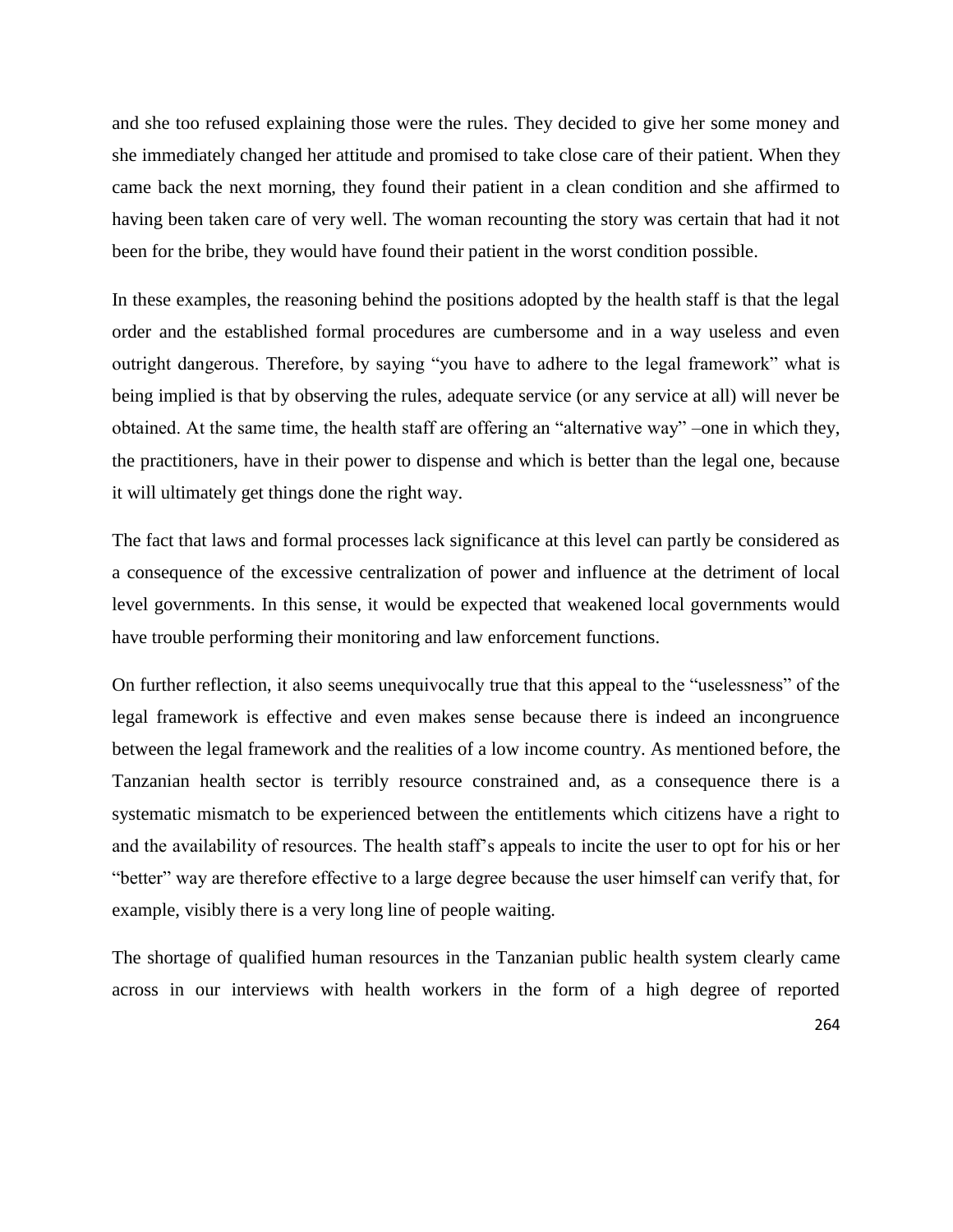dissatisfaction with work conditions. Respondents were almost unanimously of the opinion that their salaries are not adequate for either their technical skills and training or their actual workloads.<sup>132</sup> As one medical doctor we interviewed simply stated: "the root [of the corruption] problem is that the budget is simply insufficient vis-à-vis the needs for healthcare."

### **5 Coping Mechanisms and the Potential for Change**

In this section we look into how the situation of endemic corruption described earlier has affected the relationship between the communities we studied and the Tanzanian state as well as the coping mechanisms that people have developed in order to deal with a corrupt environment. The discussion will also shed light on some evidence about the potential that targeted interventions may hold to bring about change.

#### **5.1 Citizens' attitudes towards the state**

l

As a consequence of the widespread corrupt practices discussed before, a first observation is that there appears to be an estranged relationship between citizens and the state, especially with regards to the manner in which the former view the latter, not as a protector or provider but, rather, as a predatory element in their lives. This was reflected in our findings for example in some of the survey results, which indicate that government institutions are considered to be of little importance for the welfare of the community and are among the least trusted by citizens.

Figure 2 depicts the responses to the survey when respondents were asked to rate institutions in terms of their perceived importance to community well-being. The fact that the ruling party is perceived as having the least impact on community wellbeing is very symptomatic of the

 $132$  As an illustration, the following were responses to specific questions on this topic that we posed:

<sup>1.</sup> High achievement on the job is reflected in our pay. TRUE 1 FALSE 12

<sup>2.</sup> The income I receive is a fair reflection of my skills, knowledge and training. TRUE 2 FALSE 11

<sup>3.</sup> This facility\_provides everything I need to do my job effectively. TRUE 2 FALSE 11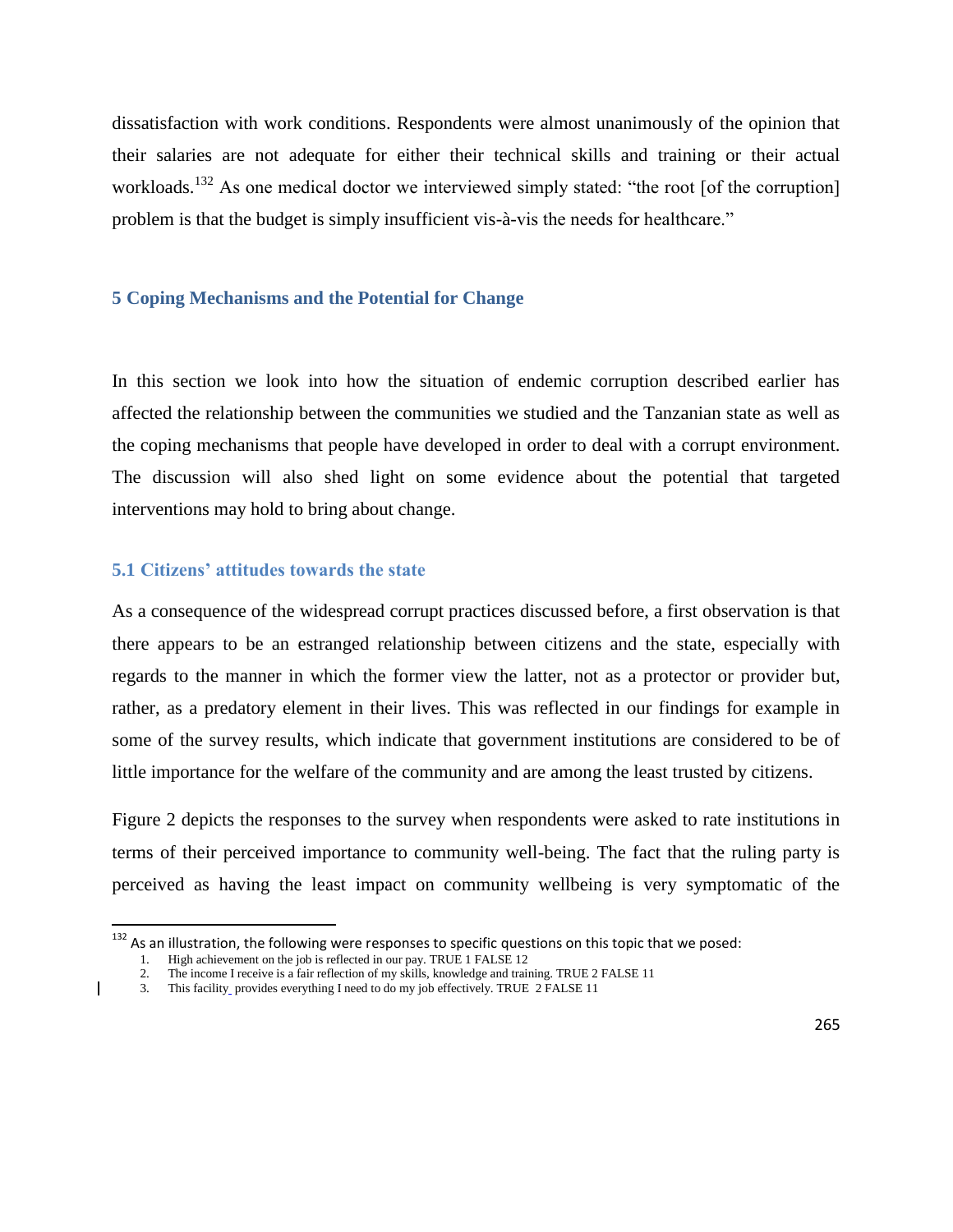weaknesses of the Tanzanian state. On the one hand, as was described above, since its independence Tanzania has been ruled by the same political party, the CCM. For this reason, in Tanzania we may speak of a situation where the distinction between the ruling party and the state is meaningless, as both concepts are in practice deeply intermeshed. On the other hand, especially since the mid-1980s, the situation regarding corruption in the public sector and the state's ability to provide basic services to the population deteriorated sharply. These two elements taken together provide the context in which to interpret how the low importance attributed by survey respondents to the political ruling coalition in terms of its ability to improve the communities' well-being reflects an underlying alienation of the population from the state.

Furthermore, most people considered local government levels not to be very important in their impact on community welfare. This is consistent with the findings discussed previously, in which the case of public health facilities exemplifies the inability of local level authorities to guarantee a minimum level of access to essential public services.

In contrast, it is notable that survey respondents consider non-state actors, namely local associations and NGOs, to have the greatest impact on community welfare.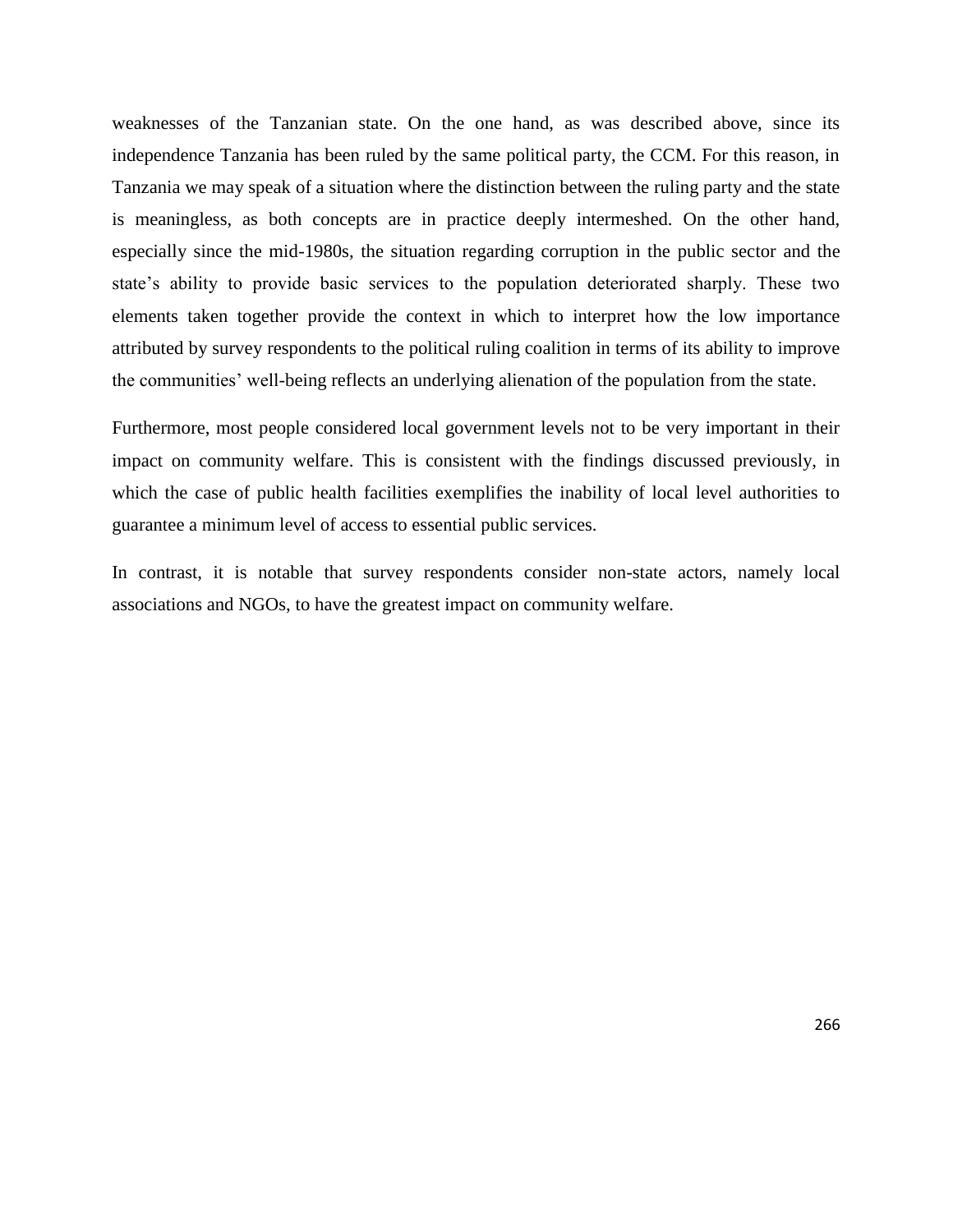## **Figure 2**



# **Importance of Institutions for community welfare**

In another question, survey respondents were asked to rank institutions from a list according to how much they trusted each of them. Figure 3 summarizes the responses to this question. As is clear, institutional trust is lowest in the cases of national and local government, the tax collection office and the district council. Conversely, highest trust was conferred to non-state actors, namely local associations and media.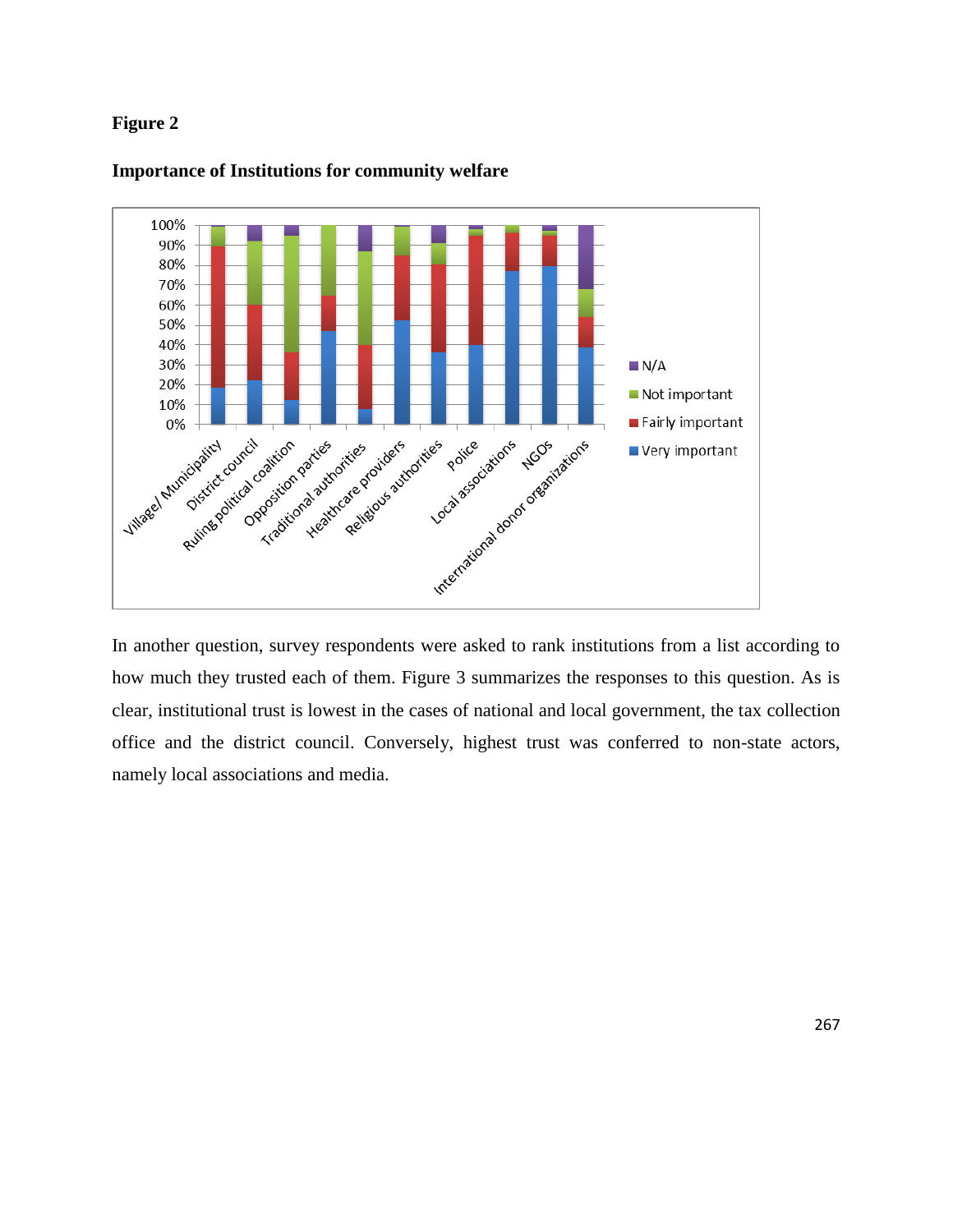# **Figure 3**

#### **Trust in institutions**



The responses to these two questions illustrate the extent to which the state is not considered to be an actor from which urban low-income groups can expect any help in meeting their basic needs. Indeed, one of the striking insights obtained through the research is the degree to which respondents in Kinondoni appear to be alienated from the state, not only mistrusting state institutions, but even rejecting interactions with the state. This was indicated in the responses to another survey question where, when asked about the importance of a series of customs in their community, avoiding bureaucracy was chosen as most important by respondents (80%).

Thus, faced with providers of public services who systematically request bribes as a means to supplement their own dwindling incomes, citizens in Kinodoni tend to disregards and if possible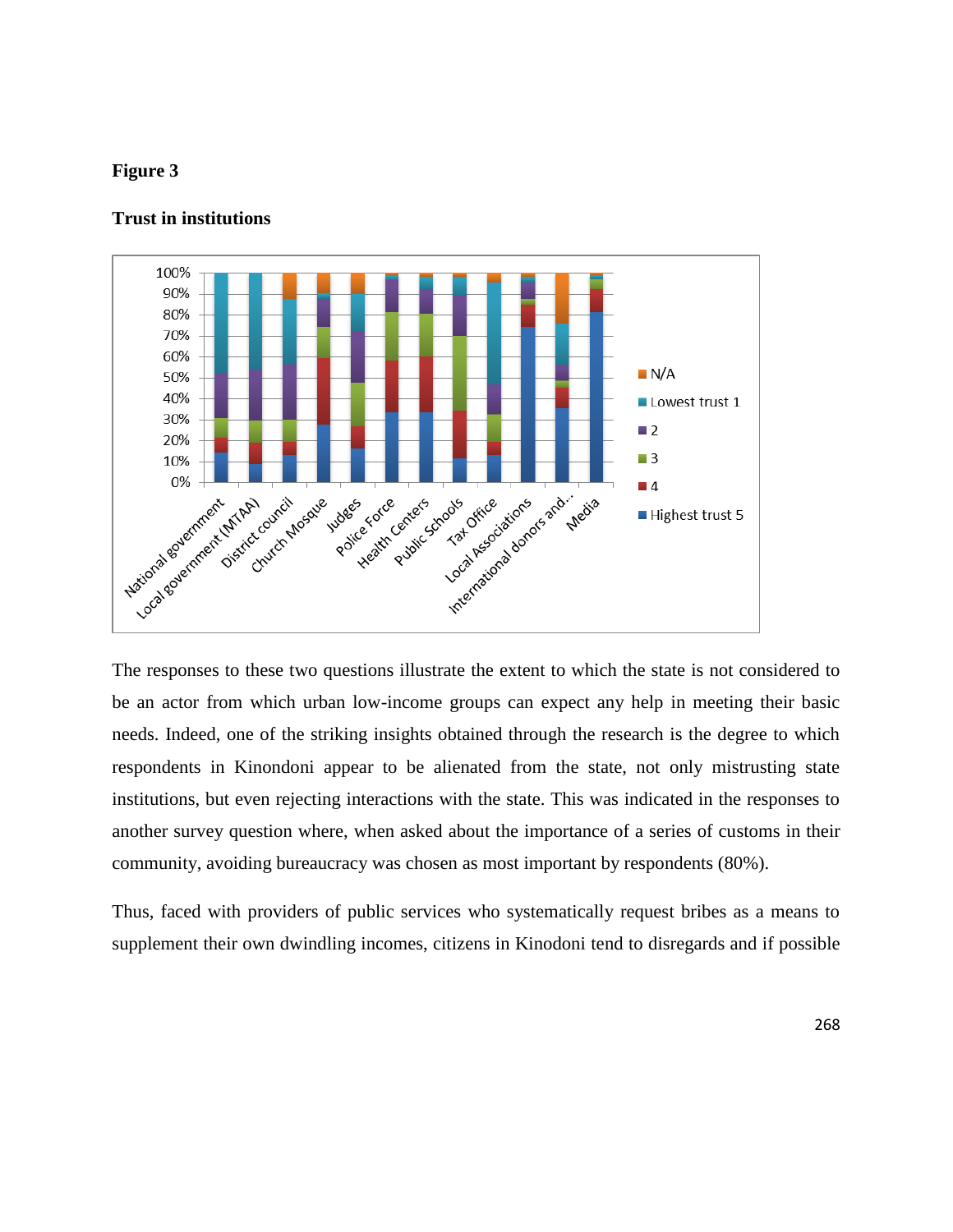avoid, a state that is not only increasingly incapable of providing appropriate services but also predatory.

#### **5.2 Coping strategies: the success of mutual help associations**

In order to deal with or confront the state's ineffectiveness as described above, Tanzanians have developed their own set of informal networks in the form of a multiplicity of spontaneous, mutual help organizations. This type of organization grew markedly in numbers especially after the mid-80s, as a consequence of the economic crisis (Rodima-Taylor 2014). According to (Tripp 1992, 221), since then local voluntary associations have become an important means to provide alternatives to limited state resources, emerging 'where the state's ability to guarantee security, adequate incomes, and various social and public services declined'. They represent "spaces that citizens *do* create; spaces that are not only created in spite of high levels of corruption, but spaces that are created *because* of corruption" (Koechlin 2010, 199). In this sense the local organizations in Tanzania have developed autonomously and at the margins of the state.

Such self-help groups can be understood as grassroots member-based institutions in which people join to take collective actions in addressing different issues pertaining to poverty reduction and improving their socio-economic situations (Aikaruwa, Sumari, and Maleko 2014). In practice these associations can take a variety of forms such as *Ngoma* societies, mutual aid societies, burial societies, football clubs, musical clubs, and home associations.

Tripp (1992: 232) notes that, during the late 1980s, one of the most popular local organizations among urban women were upatu — rotating credit societies formed to pool money and other resources in order to help individual members in situations of need. As (Tripp 2001) has shown, women in Dar es Salaam are keen to form self-help associations and have done so with alacrity and great success. However, it should be noted that these organizations are quite distinct from what is usually understood as the civil society or NGO sector, which is assumed to play a role as

269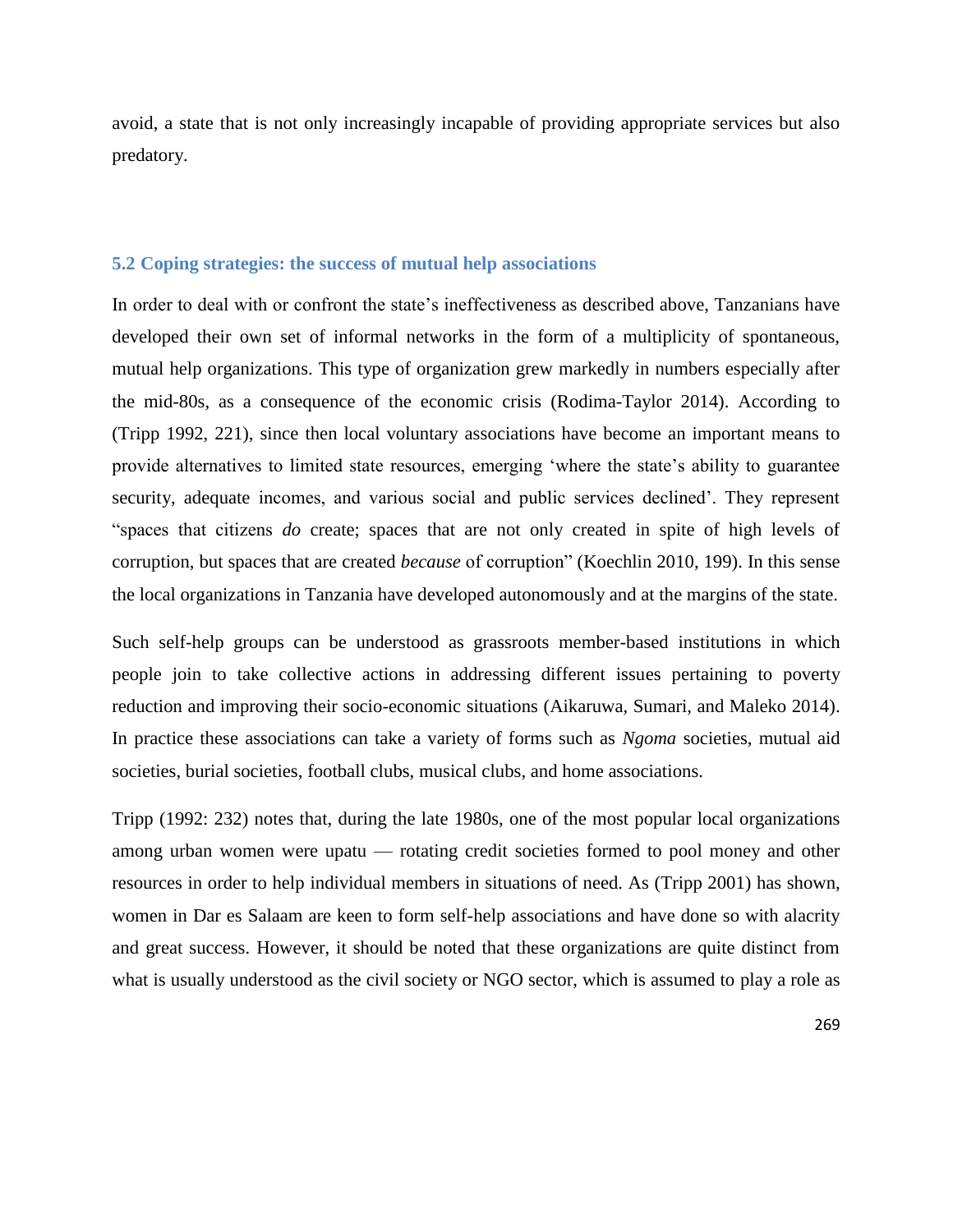counterbalancing element vis-à-vis the state. Rather, the majority of these associations are parochial and not political in nature; that is, they are simply mutual benefit associations designed to exclusively assist their members through the distribution of micro-loans or the creation of small-scale employment; they are not per se concerned with development at large. In general, these groups are internally regulated by a principle of mutuality or reciprocity "I do something for you if you do something for me" (Rodima-Taylor 2014), which is consistent with the previous findings about the importance assigned to reciprocity as a recognized principle that legitimizes social interactions.

In our research these organizations figured prominently, especially in the focus group discussions, where all participants could describe different types of local associations they belonged to or knew about, mentioning relative-based, work-based, neighbourhood-based, friendship-based, and gender-based associations among others.

A young woman described an association she belongs to which consists of relatives: They meet every week and they have set a certain amount of money to contribute every time they meet. She said the organization has been very helpful to members as a means to procure resources for occasions as diverse as funerals, sickness, and festivals. She added that, because it has been very successful, other people, who are not relatives, have asked to join.

The common denominator of these associations could be summarized as a collective action strategy to pool scarce resources in order to support members of clearly defined groups. That is, they are articulated around a common identity which defines the group, and which can be as simple as family or as broad as gender. For example, one focus group participant was a motor cycle driver who talked about an association he belongs to, whose description was quite similar to the other organizations only that membership was based on being a motor cycle driver. Another participant shared her experience saying she is a member of an association that is made up only of women.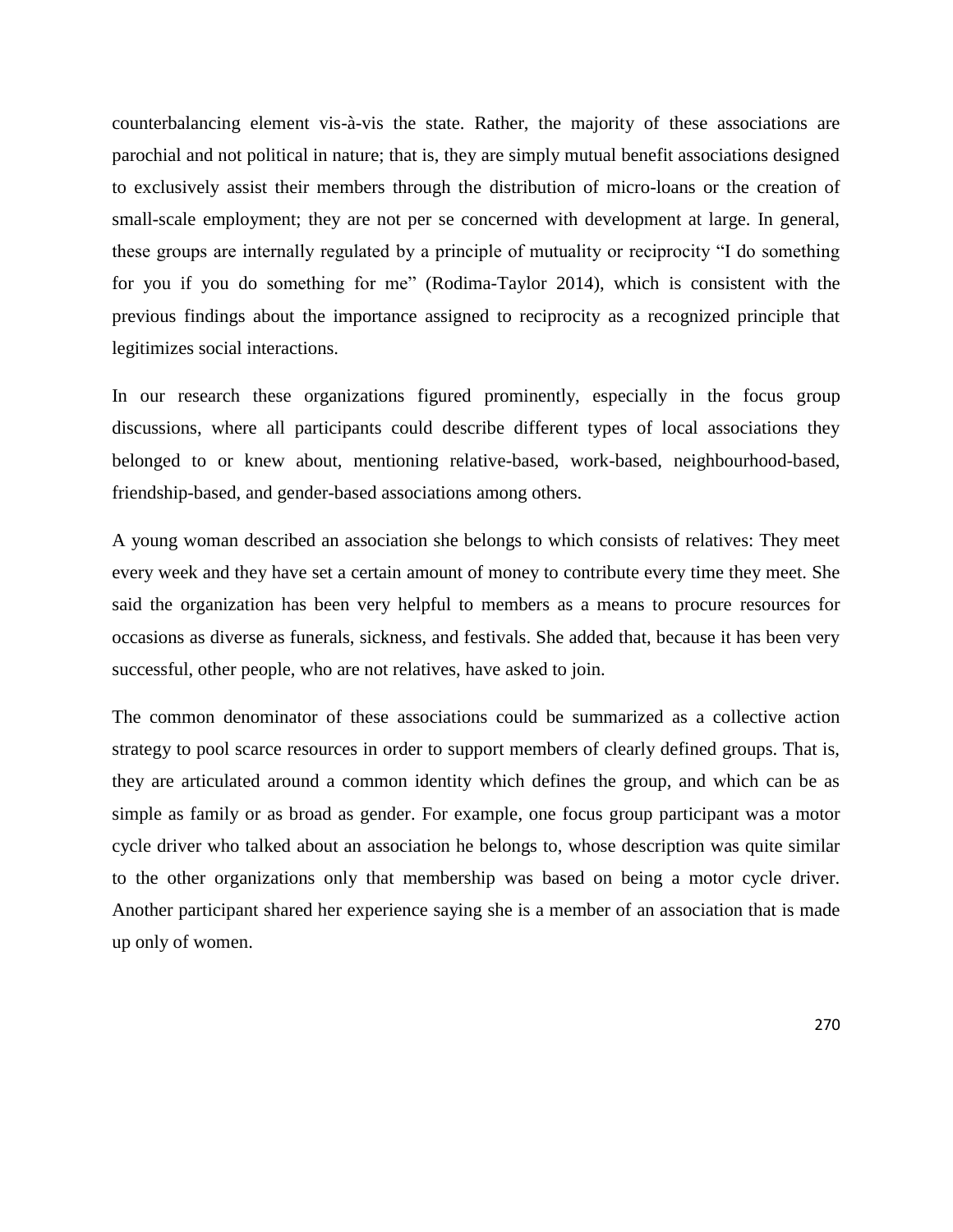There was consensus among participants that most people join such associations after seeing what they can achieve for the members. They elaborated that it is not because they know someone from the group or because they especially trust anybody in there, membership is sought simply because these associations are seen to be effective. Another interesting aspect that emerged amidst the discussion was the emphasis focus group participants gave to the fact that these associations are tightly governed by internal rules, which are strictly enforced and in practice dutifully followed by members. As they explained, every association defines its boundaries and limitations, meaning not everybody can become member of any organization and anyone can be removed from an association if they do not follow the rules and regulations.

Some authors (Dill 2010, 39) have described these organizations as formalized groupings from the point of view of their members, but nonetheless inherently informal insofar as they are unregulated by the institutions of society. The argument thus is that they exist "off the books" in a legal and social environment in which similar activities are regulated. However, the evidence from our research suggests a different analysis in view of the stark contrast with which individuals appear to assess the relevance and obligatory character of the internal rules of their mutual help associations vis-à-vis the little relevance ascribed to the formal, legal order of the state and its institutions as elaborated in the previous section. This opens the discussion to the issue of how we define the "formal" versus the "informal." If by formal we were to understand those rules that are accepted and which effectively govern the expectations and behaviours of individuals, then it may actually be the case that in Tanzania what may be overlooked by virtue of escaping the legally regulated environment may precisely be the domain that, due to the value and trust communities give to it, holds the potential of bringing about effective and sustainable improvements in control of corruption performance.

The following section elaborates this idea further and delivers some preliminary evidence in this regard based on the experiences from a targeted social accountability initiative taking place in Kinondoni.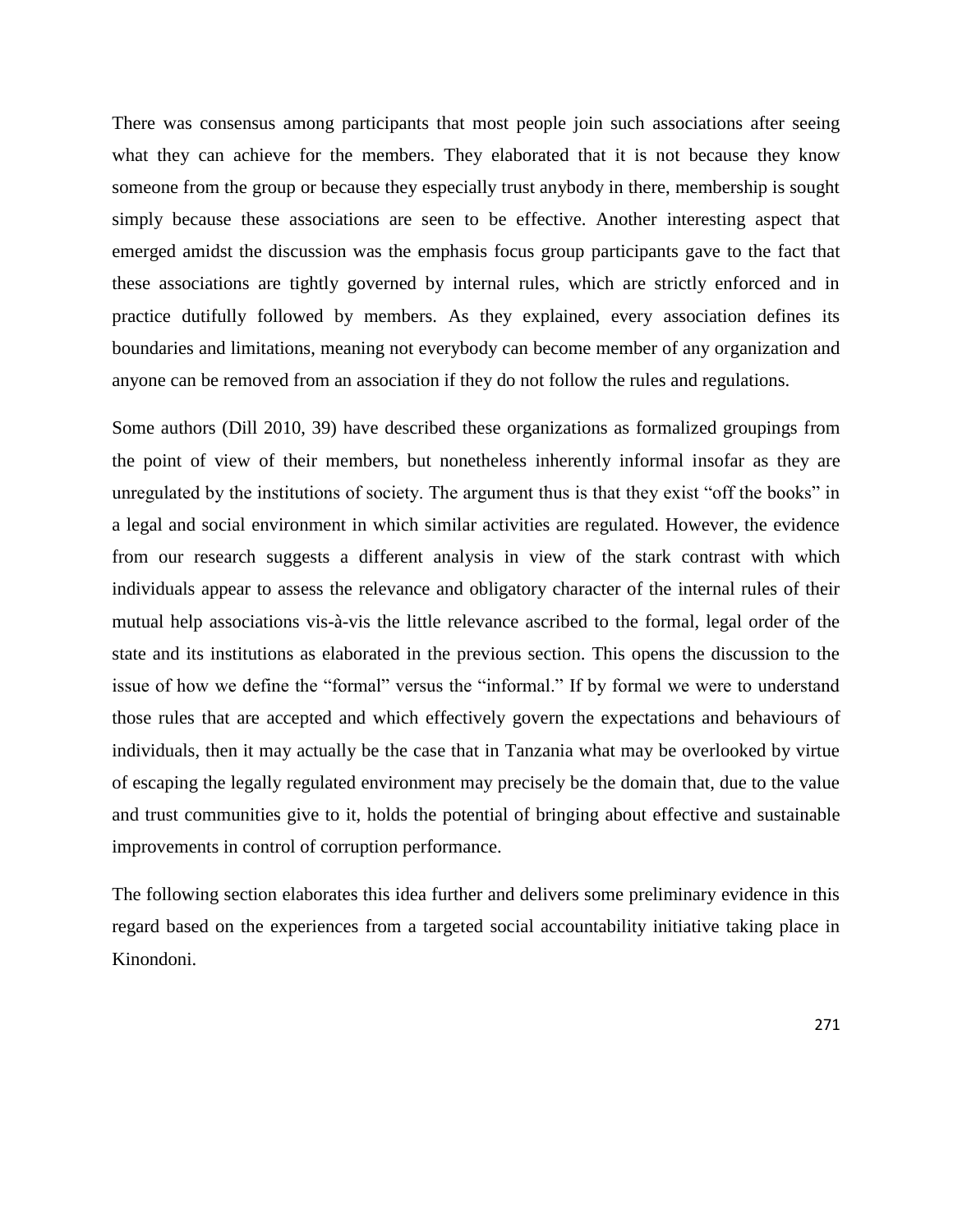### **5.3 Social capital, social accountability and the potential for change**

We have presented evidence about the coping strategies of individuals faced with a state that is characterized by its inability to deliver adequate services and rather functions, from the perspective of average citizens, as a vehicle for officials in positions of authority to abuse their power and extract rents from users. The resulting strategies, namely the spontaneous organization of mutual help schemes, are the reflection of the practical application of the socially recognized principle of reciprocity to the pragmatic goal of helping individuals meet basic needs or respond to unforeseen circumstances. To the extent that these modes of social articulation are not only effectively "owned" by the people, but also effective in achieving their goals, we can also understand why are rated higher than basically any other institution in the value and trust given to them by citizens, as evidenced in the survey results.

There is a vast body of literature that deals with the macro-level impacts of high participation rates in voluntary associations (Putnam, Leonardi, and Nanetti 1993)(Putnam 1995)(Ostrom 1990)(Fukuyama 2001)Though with different emphasis and nuances, a significant proportion of these studies associate high levels of citizen involvement in all kinds of organizations with the development of social capital, which in turn has been a concept at the centre of a debate on the factors enabling the emergence of governance regimes based on democratic principles (Grootaert et al. 2003)(Ostrander 2013)(Evans et al. 1996)(Fox 1996). While this question is clearly beyond the scope of the present article, some reflections on the concepts of social capital and horizontal networks, and their potential in a context as the Tanzanian, provide relevant insights.

272 Social capital is understood as resources that individuals may procure as a result of their relationships and involvement with other people through different informal and formal community organizations (Grootaert et al. 2003). The association made between social capital and good governance outcomes if often predicated on the notion that participation in voluntary associations enables the development of coordination and collaboration skills, which in turn can be critical to overcome the collective action dilemma involved in generating a public good. Associated to this, we can argue that precisely because such grassroots interactions are effective,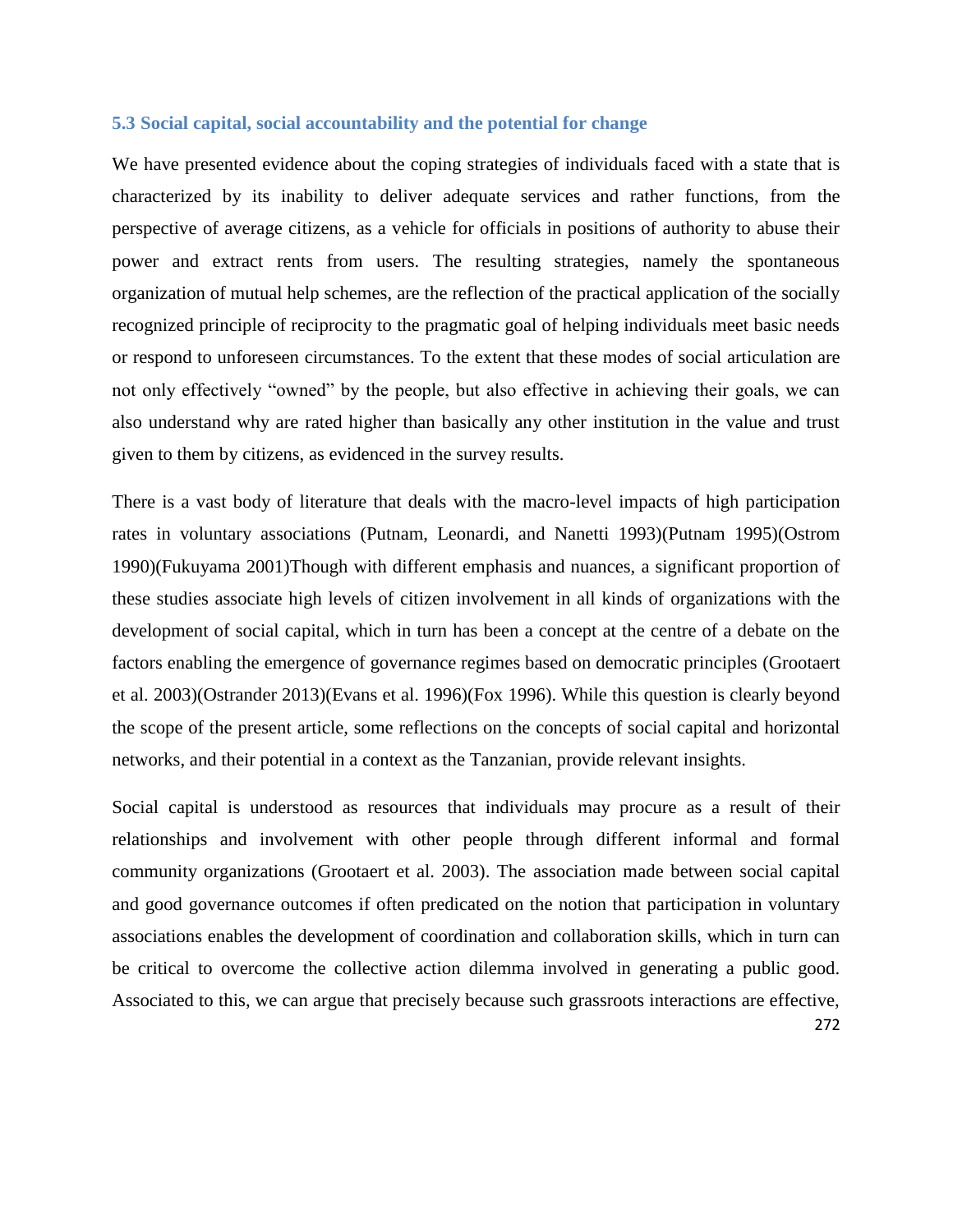social capital in Tanzania has great importance and actually may be even a culprit in the observed fact that informal norms and networks play a more definitive role than formal ones. Because the grassroots networks are needed to get things done, even more reason to cultivate and cherish them.

With this in mind, the following remarks seek to reflect on some positive impacts of a social accountability intervention designed to help Kinondoni community members defend themselves from encounters with corruption in the local health facilities. The intervention in question is Integrity Watch's on-going programme "Social Accountability Monitoring-Performance Management and Oversight" (SAM-PMO) in Mwananyamala, Manzese and Goba wards of Kinondoni district. This programme is a participatory initiative through which citizen volunteers are trained to use available information on a) allocated budgets for health service delivery b) responsibilities of service providers, and c) citizens' rights in order to monitor, record and rate performance to improve service provision through better accountability of health care providers.

During the research we collected evidence on the experiences with that project among community members in Kinondoni. One man who participates in the SAM-PMO initiative explained how after acquiring more knowledge about the responsibilities of service providers and about his own rights he has become a local leader of sorts in his community as people now come to him with questions about their rights and this has actually made him better known and trusted in the community. Other individuals that have had experiences with the project explained that as a result of being exposed to new information they have gained motivation and encouragement to confront authorities. A young man related a concrete example of successful citizen action:

> "Before the beginning of the SAM-PMO project Manzese did not have a dispensary and we [Manzese residents] either did not know we had a right to one or ignored this fact. With the training we acquired from SAM, we gained the confidence to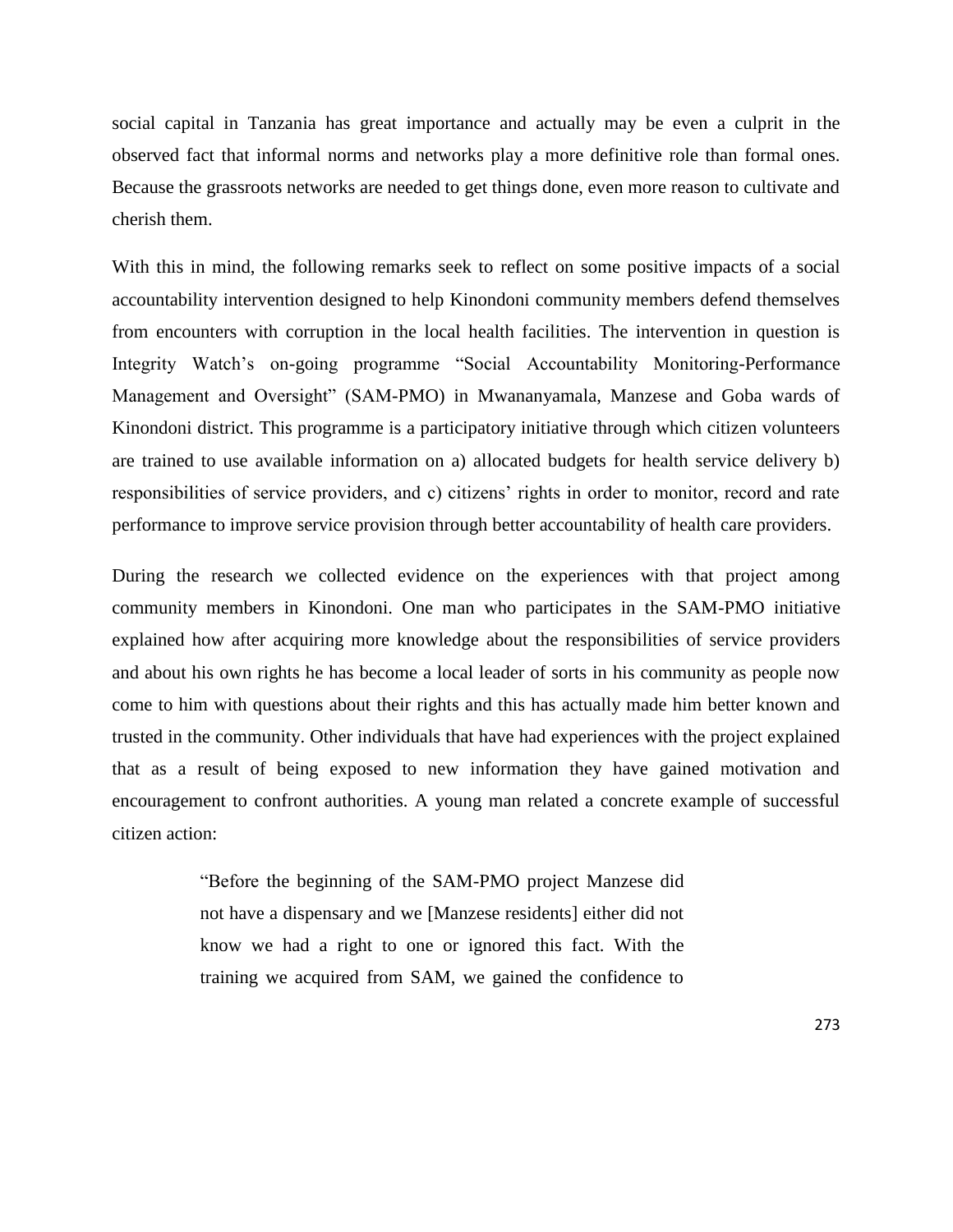face the local government leaders and ask about the dispensary. As we talk now the dispensary is at the final stages."

A young man proudly explained that health providers in his ward now "sort of fear" him and other SAM-PMO participants for they believe they know their rights, and as a consequence it has become easier for them to get services as compared to before and they can do so mostly without paying any bribes.

The question that emerges from reflecting on these, admittedly limited, examples of success in citizens' actions to counter corruption is the extent to which these collective actions have been enabled or facilitated by the pre-existence of a thick web of horizontal networks arising out of the high rates of participation in voluntary associations that we recorded in these neighbourhoods. Although our current data set is insufficient to allow us to jump to that conclusion, other evidence from a social accountability initiative in Ilala municipal council suggests that the abundance of such organizations helped to reach out and incorporate diverse segments of the population into the participatory budgeting process (Kihongo and Lubuva 2010, 59). In view of this, we believe that further exploring this argument remains a promising way forward for future research.

### **6 Concluding Remarks**

This study has sought to make a contribution to our understanding as to why corruption is proving extremely hard to control in contexts such as the one prevailing in Tanzania. Specifically, it has provided insights into why in some places informal practices tend to consistently prevail over formal rules and regulations. Adopting a bottom-up perspective helps to bring into the spotlight how individual perceptions, understandings and motivations surrounding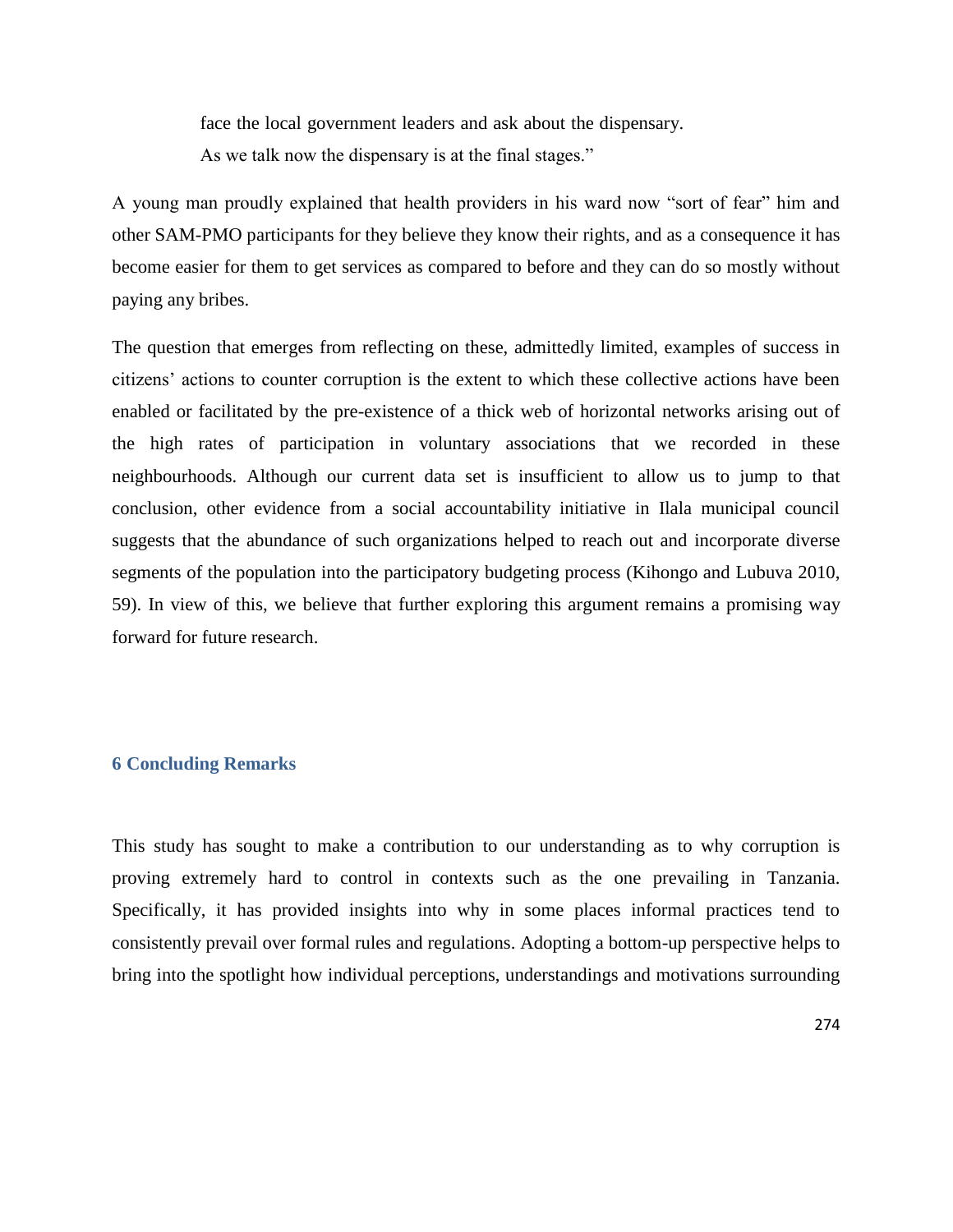the concept of corruption come together to shape patterns of social interactions that ultimately define the prevailing relations between citizens and states and among citizens themselves.

In a context of resource scarcity and unmet needs, the notion of "something for something and nothing for nothing" that underpins the concept of corruption in the eyes of Tanzanian citizens provides a rationale that makes sense of actions insofar as it encompasses a pragmatic approach to individual problem solving. While the formal rules and regulations provide a frame of reference that is unrealisable given existing resource constraints, clientelistic exchanges and corrupt behaviours provide alternatives that are effective in delivering tangible results. This addresses the apparent contradiction in the ambiguous position vis-à-vis corruption that brings together both condemnation and resignation: Corruption is bad, but it endures because it is grounded on the realities of life.

However, as the discussion of the coping strategies adopted by individuals to deal with a corrupt state suggests, the same implicit concept of reciprocity that is linked to the corrupt transactions, whether of a political or a purely economic nature, is also to be found underlying the functioning of the mutual help associations that have flourished in the low income areas of Dar es Salaam. It is precisely this reciprocity that ultimately, in providing something for something, makes these schemes effective, trusted and relevant to their members. A legal order that stipulates rights and entitlements that are in practice not attainable is, in contrast, relegated to indifference if not rejection.

These considerations suggest why anti-corruption strategies that are based on the introduction (or superimposition) of agencies charged with ensuring the enforcement of the rule of law have had to date limited impact in effectively controlling corruption. Adopting a bottom-up perspective suggests that perhaps more success could be achieved by harnessing the potential of those modes of social articulation that are recognized and trusted by citizens in innovative ways.

Undoubtedly the fight against corruption in contexts like the Tanzanian faces formidable challenges, not least the very real dilemmas involved in devising mechanisms for allocating very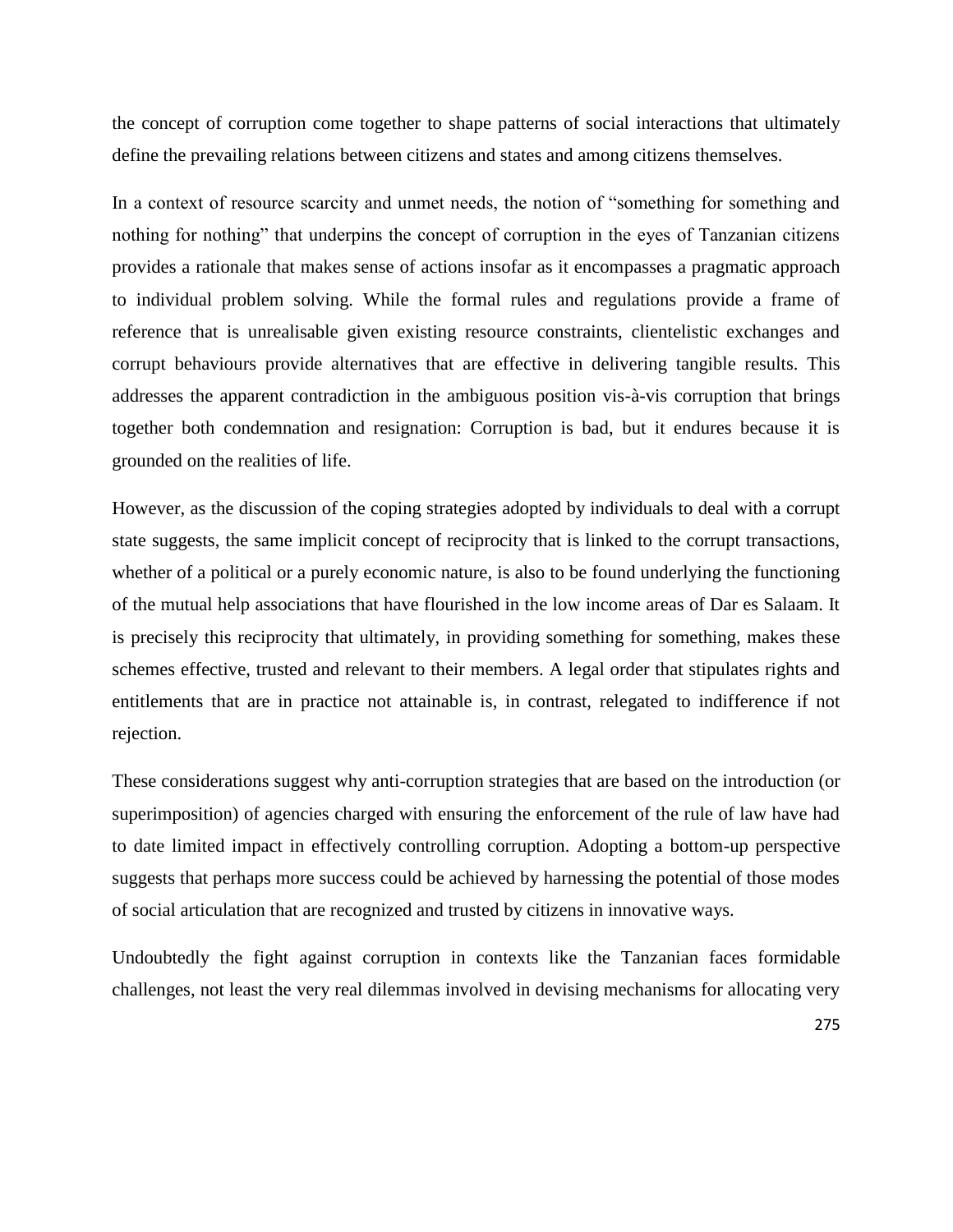scarce resources in an equitable manner. However, it is hoped that by improving our understanding of the perceptions and motivations of precisely those who are the direct victims of corruption it will be possible to move forward in developing new approaches to anti-corruption that are best suited to address the needs and expectations of citizens themselves.

### **7 References**

- Aikaruwa, Deogratias B., Gerald A. Sumari, and Grace N. Maleko. 2014. 'Social Functionality of Self Help Groups in Tanzania'. *Journal of Business Administration and Education* 5 (2). http://infinitypress.info/index.php/jbae/article/view/259.
- Cooksey, Brian. 2011. 'Public Goods, Rents and Business in Tanzania'. Africa Power and Politics Programme Background Paper 01.
- Dill, Brian. 2010. 'Community-Based Organizations and Norms of Participation in Tanzania: Working Against the Grain'. *African Studies Review* 53 (2): 23–48.
- Evans, Peter, W.F. Lam, E. Heller, J. Fox, and M. Burawoz. 1996. 'Government Action, Social Capital and Development: Creating Synergy Across the Public-Prvate Divie'. *World Development Special Section* 24 (6): 1033–1132.
- Fox, Jonathan. 1996. 'How Does Civil Society Thicken? The Political Construction of Social Capital in Rural Mexico'. *World Development* 24 (6): 1089–1103.
- Fukuyama, Francis. 2001. 'Social Capital, Civil Society and Development'. *Third World Quarterly* 22 (1): 7–20. doi:10.1080/713701144.
- Grootaert, Christian, Deepa Narayan, Veronica Nyhan Jones, and Michael Woolcock. 2003. 'Integrated Questionnaire for the Measurement of Social Capital'. The World Bank Social Capital Thematic Group.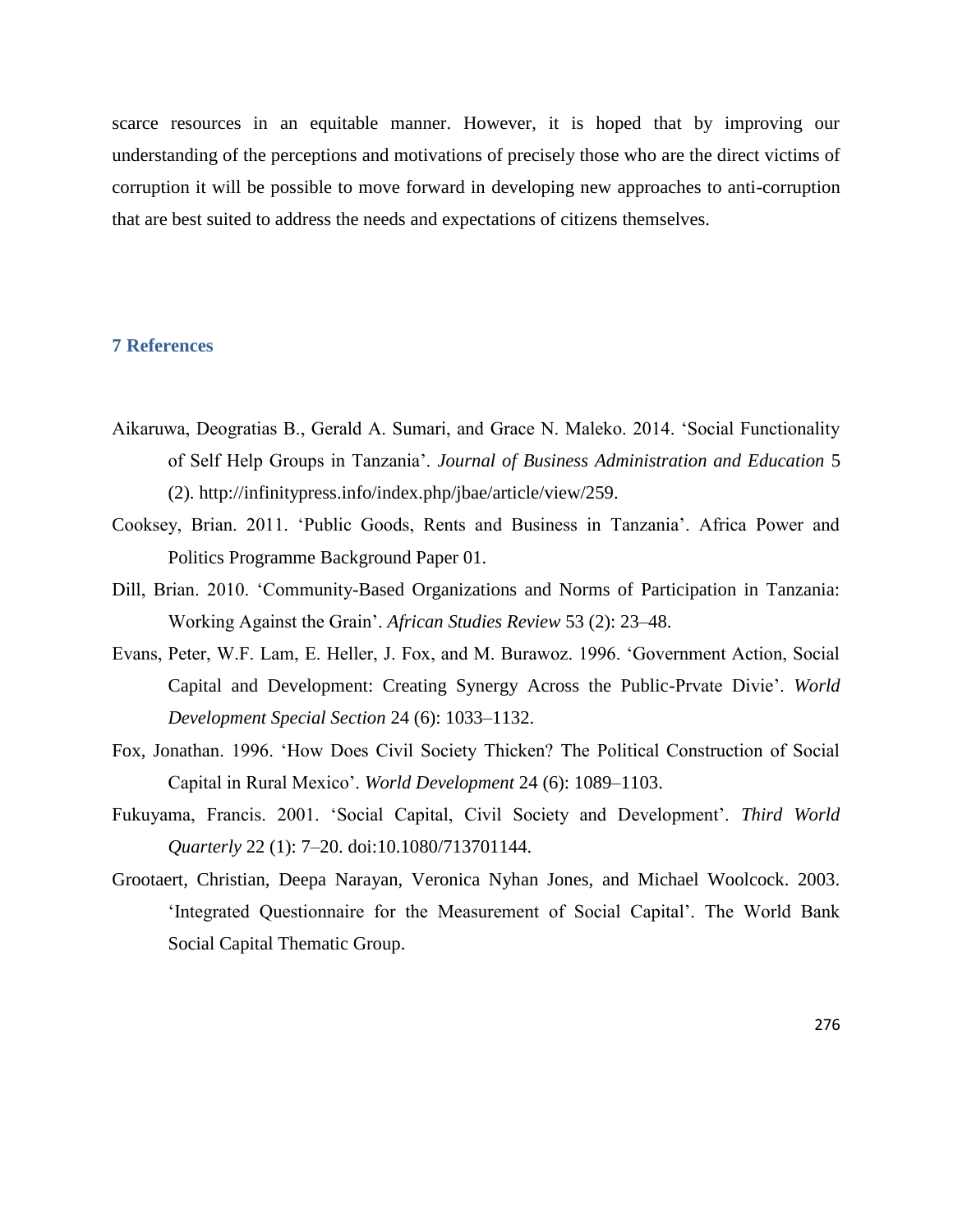- Hyden, G. 2006. *Afican Politics in Comparative Perspective*. Cambridge: Cambridge University Press.
- Hyden, Goran. 2008. 'Why Things Happen the Way They Do? A Power Analysis of Tanzania.'
- Hyden, Goran, and Max Mmuya. 2008. 'Power and Policy Slippage in Tanzania Discussing Nartional Ownership of Development'. Sida Studies Number 21.
- Kihongo, Renatus, and John Lubuva. 2010. 'Civic Participation in Policy and Budgetary Processes in Ilala Municipal Council, Tanzania'. In *Demanding Good Governance: Lessons from Social Accountability Initiatives in Africa*. Washington D.C.: The World Bank.
- Kiria, Irenei Boniphace. 2009. 'Downward Accountability in Public Health Care Systems: The Case of Temeke Municipal Council'. Dar es Salaam, Tanzania: Muhumbili University of Health and Allied Sciences.
- Koechlin, Lucy. 2010. 'Corruption as an Empty Signifier: Politics and Political Order in Africa'. Basel, Switzerland: University of Basel.
- Lugalla, Joe L.P. 1997. 'Development, Change, and Poverty in the Informal Sector during the Era of Structural Adjustments in Tanzania'. *Canadian Journal of African Studies/La Revue Canadienne Des Études Africaines* 31 (3): 424–51. doi:10.1080/00083968.1997.10751121.
- Mungiu-Pippidi, Alina. 2014. 'Quantiative Report on Causes of Performance and Stagnation in the Global Fight against Corruption'. ANTICORRP Project.
- Ostrander, Susan A. 2013. 'Agency and Intiative by Community Associations in Relations of Shared Governance: Between Civil Society and Local State'. *Community Development Jorunal* 48 (4): 511–24.
- Ostrom, E. 1990. *Governing the Commons: The Evolution of Institutions for Collective Action*. Cambridge: Cambridge Univ Press.
- Persson, Anna, Bo Rothstein, and Jan Teorell. 2013. 'Why Anticorruption Reforms Fail— Systemic Corruption as a Collective Action Problem'. *Governance* 26 (3): 449–71. doi:10.1111/j.1468-0491.2012.01604.x.